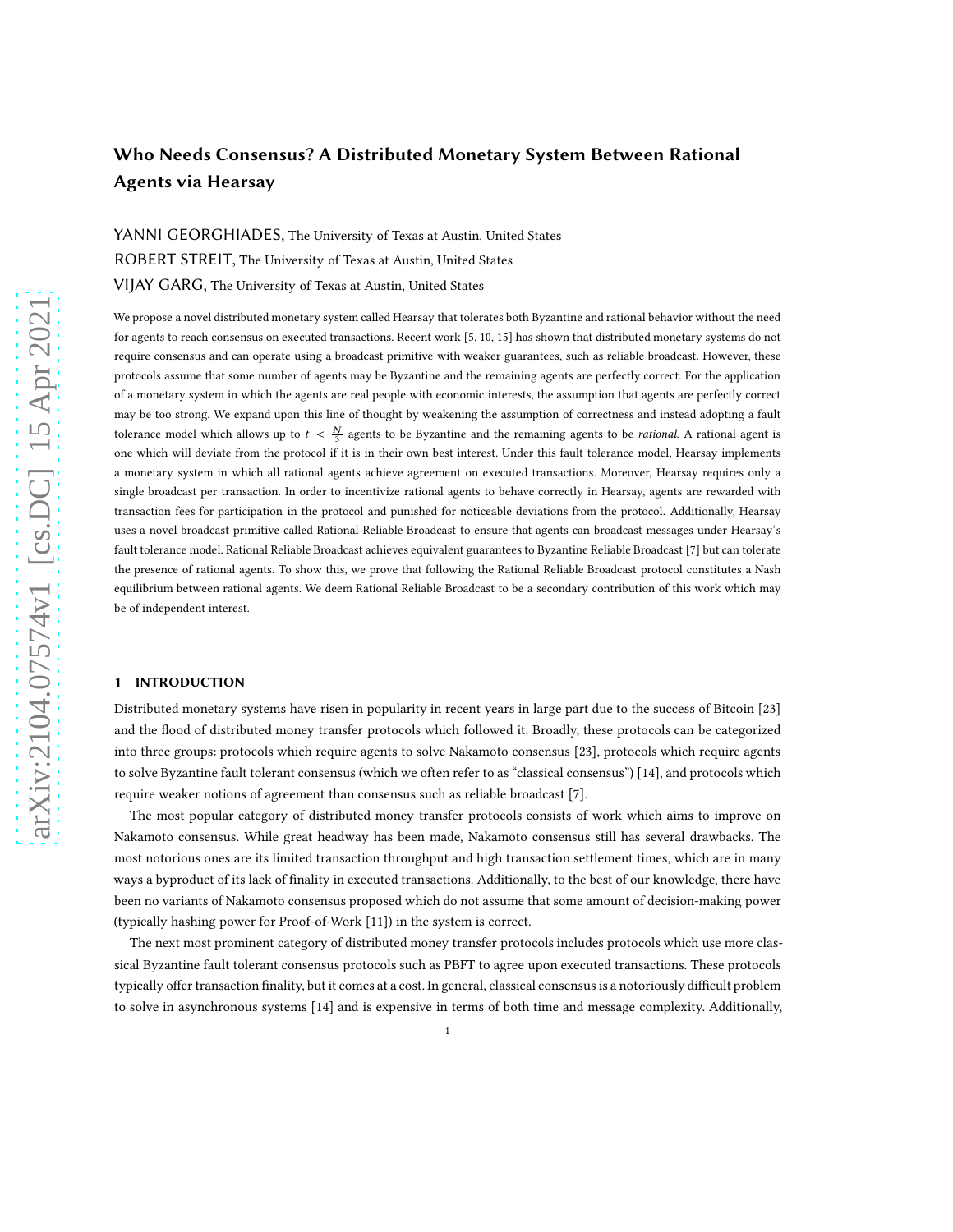whereas Nakamoto consensus requires only a strict majority of correct decision-making power, classical consensus requires that greater than  $\frac{2}{3}$  of the agents in the system are correct.

The third–and most relevant–category of distributed money transfer protocols is composed of protocols which do not require any form of consensus, instead opting for a less costly form of agreement. In particular, a line of recent work [\[5](#page-15-0), [10,](#page-15-1) [15\]](#page-15-2) in distributed money transfer protocols which rely weaker broadcast primitives is a key source of inspiration for Hearsay. The work of Guerraoui et. al. observes that the consensus number [\[19\]](#page-16-1) of a distributed money transfer protocol is 1 and proposes a money transfer protocol which relies on secure reliable multicast [\[22](#page-16-2)] in lieu of consensus. Following this work, Collins et. al. propose and implement a protocol called Astro which uses only a single reliable broadcast [\[7\]](#page-15-3) per transaction. Similarly, Auvolat et. al. presents a simplified and generic money transfer protocol which also uses only a single reliable broadcast per transaction. Following a slightly different approach, ABC [\[26](#page-16-3)] is a Proof-of-Stake protocol which also requires only a weak form of consensus which does not require termination for messages with Byzantine senders. Notably, each of these protocols assumes the same fault tolerance model in which more than  $\frac{2}{3}$  of agents must be correct. This assumption is quite reasonable for many applications in distributed computing, but it may be too strong for a money transfer system in which agents are inherently economically motivated. It seems optimistic to assume that a substantial number of agents would remain correct if deviating from the protocol would provide greater money or lower costs. In order to counteract this type of self-serving behavior, we forego the assumption of correctness and instead assume that at least  $\frac{2}{3}$  of agents are *rational*. We extend the works of [\[5,](#page-15-0) [10,](#page-15-1) [15](#page-15-2)] by instilling mechanisms into the money transfer protocol which cause rational agents to prefer following the protocol over deviating.

In this work we present a novel distributed monetary system called Hearsay that tolerates both Byzantine and rational behavior and operates without the need for consensus. Specifically, we contribute:

- The Hearsay protocol, a distributed monetary system that tolerates up to  $t < \frac{N}{3}$  Byzantine agents and assumes the remaining agents to be rational.
- The Rational Reliable Broadcast protocol, a variant of reliable broadcast that that also tolerates up to  $t < \frac{N}{3}$ Byzantine agents and assumes the remaining agents to be rational.
- Formal analysis and guarantees of Hearsay and Rational Reliable Broadcast in a game theoretic environment.

In Section [2,](#page-2-0) we summarize the related work that influenced our research. We overview distributed money transfer systems which use Nakamoto consensus and Byzantine fault tolerant consensus, distributed money transfer systems which require weaker guarantees than consensus, and other examples of applications of game theory in distributed computation. In Section [3,](#page-3-0) we describe our model which assumes that a bounded number of agents are Byzantine while the remainder are rational. In Section [4,](#page-3-1) we present Rational Reliable Broadcast (RRB), a secondary contribution of this work. RRB is a variant of the reliable broadcast protocol which operates in game theoretic environments. Not only do we show correctness in the presence of Byzantine faults, but also that our incentive mechanisms cause rational agents to behave correctly. Specifically, we show that following the RRB protocol is a Nash equilibrium. Rational Reliable Broadcast is the backbone of transaction broadcast in Hearsay, but we also believe that a reliable broadcast protocol with safety and liveness guarantees in the presence of rational agents is of independent interest. In Section [5](#page-7-0) we describe Hearsay, the main contribution of this work. We provide pseudo-code for the Hearsay protocol and prove that it satisfies Validity, Agreement, and Integrity as defined in Section [5.4.](#page-10-0) Hearsay achieves these properties in the presence of rational agents by imposing rewards for participation and punishments for deviation from the protocol through a transaction fee system. Section [6](#page-12-0) examines this dynamic in depth, proving that correct behavior in the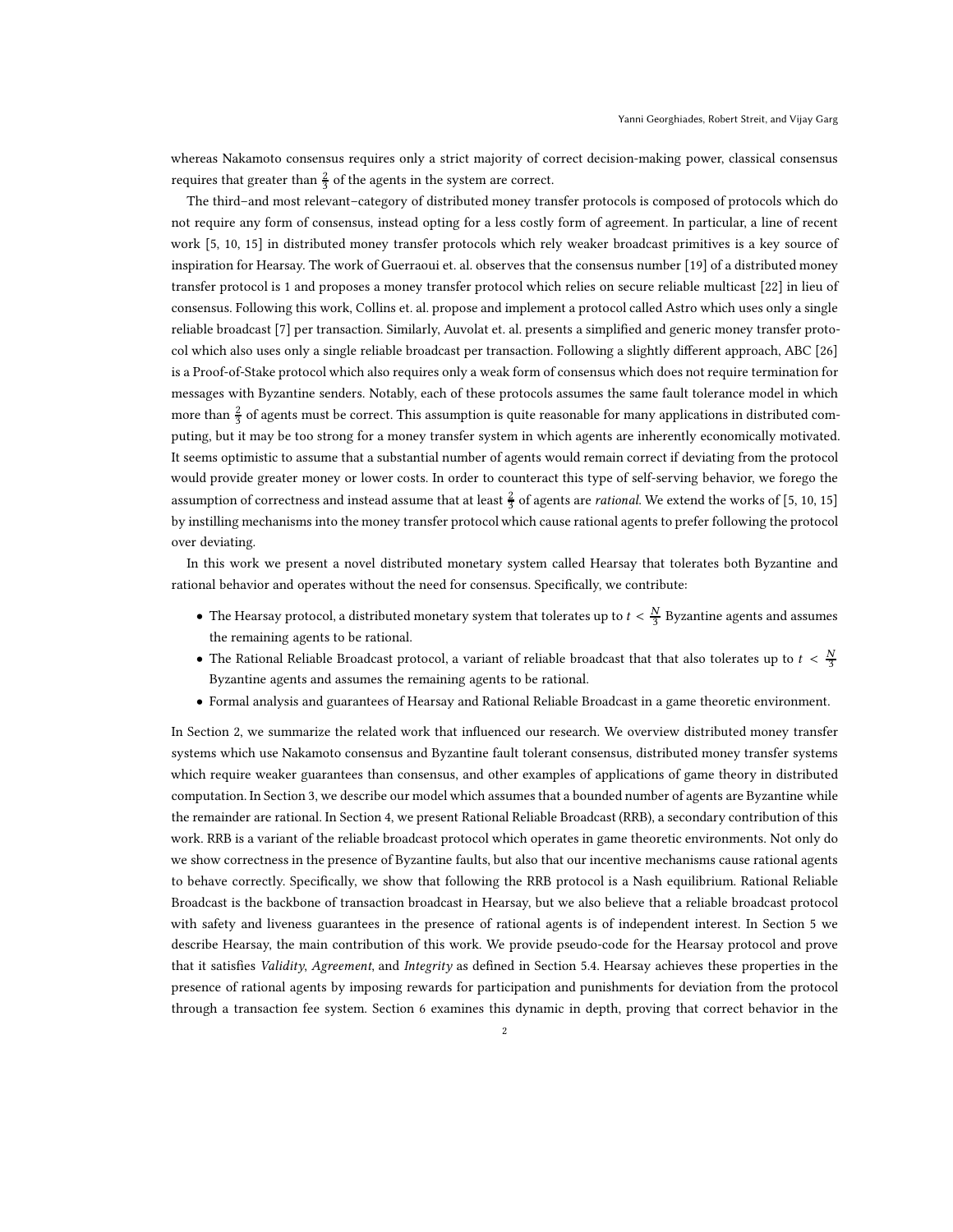Hearsay protocol is a Nash equilibrium, as no rational agent can do better (gain more utility) by deviating from the protocol specification. Finally in Section [7](#page-14-0) we reflect and discuss avenues for future work.

#### <span id="page-2-0"></span>2 RELATED WORK

This paper extends a line of recent work in distributed monetary systems [\[5](#page-15-0), [10](#page-15-1), [15\]](#page-15-2) which do not require consensus on transactions. Instead, [\[15\]](#page-15-2) uses secure reliable multicast [\[22\]](#page-16-2) and both [\[10\]](#page-15-1) and [\[5](#page-15-0)] use reliable broadcast [\[7\]](#page-15-3) for broadcasting messages. Both broadcast protocols offer weaker guarantees than consensus, including a guarantee of source order rather than total order on message deliveries and a lack of any delivery guarantee for messages from Byzantine senders. However, each of these papers makes use of the classical fault tolerance model in which up to  $t < \frac{N}{3}$  of agents may be Byzantine and the rest are assumed to be correct. In a monetary system in which the agents are entities with economic interests, this assumption of correctness may not hold in practice. Hearsay does not depend on consensus and assumes a weakened fault tolerance model inspired by [\[4](#page-15-6)]. In Hearsay, up to  $t < \frac{N}{3}$  of agents may be Byzantine and the rest are assumed to be rational, meaning they will deviate from the protocol if it is in their own best interest. In order to accommodate for this weaker fault tolerance model, we add mechanisms to both the Byzantine reliable broadcast protocol from [\[7\]](#page-15-3) and to the monetary system from [\[5](#page-15-0)] which incentivize rational agents to behave as correct agents.

There have been numerous distributed money transfer protocols proposed recently, and the protocols which require a form of consensus on executed transactions can be broadly categorized into two groups. The first group of protocols [\[12,](#page-15-7) [21,](#page-16-4) [27\]](#page-16-5) consists of those that adopt a model similar to that of Bitcoin. Bitcoin uses a blockchain to achieve Nakamoto consensus in asynchronous networks under the stated assumption that less than  $\frac{1}{2}$  of the decision-making power (in this case, hashing power to be used for Proof-of-Work) is controlled by Byzantine agents and the remaining power is controlled by correct agents [\[24](#page-16-6)]. Later work shows that following the Bitcoin protocol is not incentive-compatible if all agents are assumed to be rational [\[8](#page-15-8), [13\]](#page-15-9). Another approach to improving blockchain-based money transfer protocols is to replace Nakamoto consensus with a more classical Byzantine fault tolerant consensus protocol such as PBFT [\[9\]](#page-15-10). These protocols [\[3,](#page-15-11) [25](#page-16-7)] typically offer more classical safety and liveness guarantees than Nakamoto consensus, such as transaction finality. However, they still adopt the fault tolerance model that up to  $t < \frac{N}{3}$  of agents may be Byzantine and that the rest are correct. In an approach slightly more similar to that of Hearsay, ABC [\[26\]](#page-16-3) implements a distributed money transfer protocol which requires only a relaxed form of consensus on transactions. ABC is able to achieve transaction finality under the familiar assumption that up to  $t < \frac{N}{3}$  of the decision-making power (in this case, asset ownership to be used for Proof-of-Stake) is controlled by Byzantine agents and the remaining power is controlled by correct agents. While Hearsay is a permissioned system and therefore operates under a different execution model from the permissionless protocols, we hold these protocols up as points of contrast in order to highlight the novelty of Hearsay. Hearsay does not require consensus–either Nakamoto or classical–on transactions, but Hearsay's most significant deviation from previous distributed monetary systems is in its fault tolerance model, which foregoes any assumption that a majority of agents will behave correctly and instead assumes that these agents will behave rationally.

There have been a few papers in recent years which apply rationality assumptions to distributed computing protocols. Despite the stated fault tolerance model used by Bitcoin, some argue that the Bitcoin protocol is indeed incentive compatible if all agents are rational [\[6\]](#page-15-12), and the effectiveness of transaction fees and block rewards in the Bitcoin implementation supports this claim to some degree. More explicitly, [\[4\]](#page-15-6) introduces the BAR fault tolerance model, which captures three types of behavior: Byzantine, altruistic (i.e., correct), and rational. The same work introduces BAR-B, an asynchronous replicated state machine which achieves safety and liveness guarantees under the BAR model. The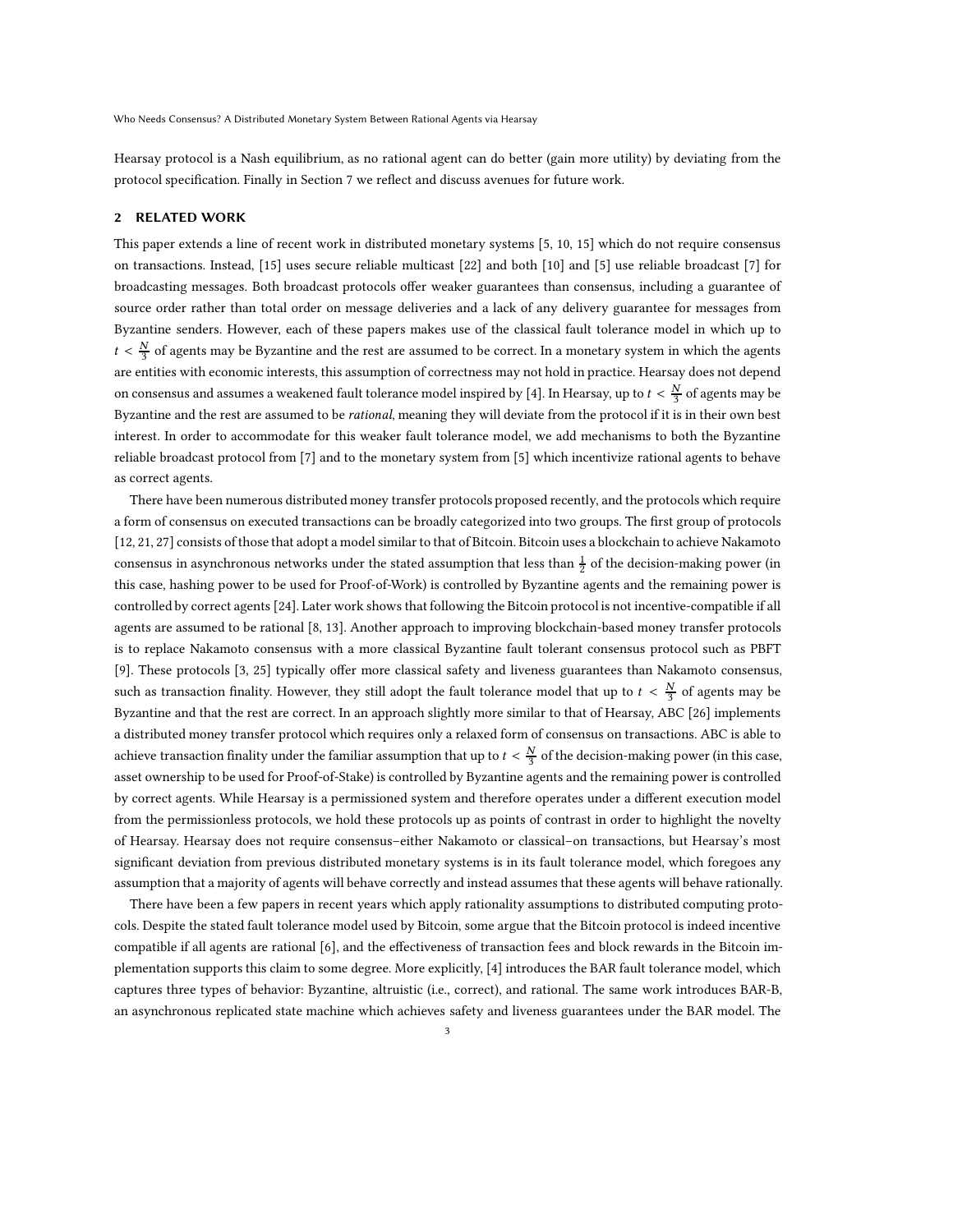local retaliation policy used in Rational Reliable Broadcast is inspired by a similar policy used in BAR-B, and the fault tolerance model used in Hearsay is identical to the BAR model except that in Hearsay there are no altruistic agents. In the application of multiparty computation, [\[17](#page-15-13)] shows that multiparty computation is incentive compatible under the assumption that all agents are rational. Extending this work, [\[2](#page-15-14)] shows the same result even if some agents behave unexpectedly and some agents collude in an attempt to increase their utility.

# <span id="page-3-0"></span>3 MODEL

We consider a system of N agents which store their own outgoing transaction log and a local view of the balance of each other agent. Agents communicate via direct, asynchronous, and reliable channels with bounded transmission times. We assume that channels are authenticated, so messages sent can be attributed to their initiator and the integrity of messages can be confirmed. The system is *permissioned*, and all agents are known to each other before communication begins. We allow up to  $t < \frac{N}{3}$  agents to be *Byzantine*, meaning they may exhibit arbitrary behavior. This includes but is not limited to faulty behavior, collusion, and malice against other participants.

The remaining agents are assumed to be *rational*, meaning that they make decisions which maximize their own utility gain or rewards. Rational agents follow the protocol correctly if it is in their best interest to do so, but will deviate if they perceive a better outcome as a result. Such an assumption is highly applicable in financial systems, such as the monetary system we consider in this work, because the application connects directly with ideas of loss and gain. This means that we cannot simply show that our protocols are tolerant to Byzantine behavior, but we must also show that rational agents are incentivized to behave correctly. In our results we show that correct behavior is a Nash equilibrium amongst the rational agents. This means that under the assumption that all other rational agents are following the protocol, no agent can gain more utility by deviating from the protocol than by behaving correctly. This argument shows that all rational agents behave correctly as doing otherwise could only reduce their expected utility gain. In proving these game theoretic results, we assume that there are no externalities available to rational agents, such as extra communication, collusion, or non-rational behaviors such as spite (naturally Byzantine agents may still exhibit arbitrary behavior including these externalities). Examining our results in systems which allow collusion between rational agents is an interesting avenue of future work.

#### <span id="page-3-1"></span>4 RATIONAL RELIABLE BROADCAST

Agents in the Hearsay protocol uses reliable broadcast [\[7](#page-15-3)] in order to communicate messages. Since we assume the non-Byzantine agents are rational, they may not execute the reliable broadcast protocol correctly if they see a benefit in deviating. For example, if there is a cost associated with forwarding a message and an agent believes their participation is not instrumental (i.e. the rest of the network will "take care of it"), then they will not forward messages. In the social sciences this is referred to as the *free rider problem*, the idea that rational agents will choose to reap the benefits of a service without contributing to it. Due to the large number of rational agents in our model, we must be careful in designing a suitable reliable broadcast protocol that overcomes these challenges. The following section details a novel broadcast protocol called Rational Reliable Broadcast (RRB) that we use to broadcast transactions in Hearsay.

We start with the foundational Byzantine reliable broadcast protocol (BRB) from [\[7\]](#page-15-3). BRB assumes that up to  $t < \frac{N}{3}$ agents may be Byzantine and the remaining agents are correct. The fault tolerance model used by Hearsay assumes that up to  $t < \frac{N}{3}$  agents may be Byzantine but that the remaining agents are rational instead of correct. Agents in RRB follow a simple retaliation policy in order to guarantee fault tolerance under our model.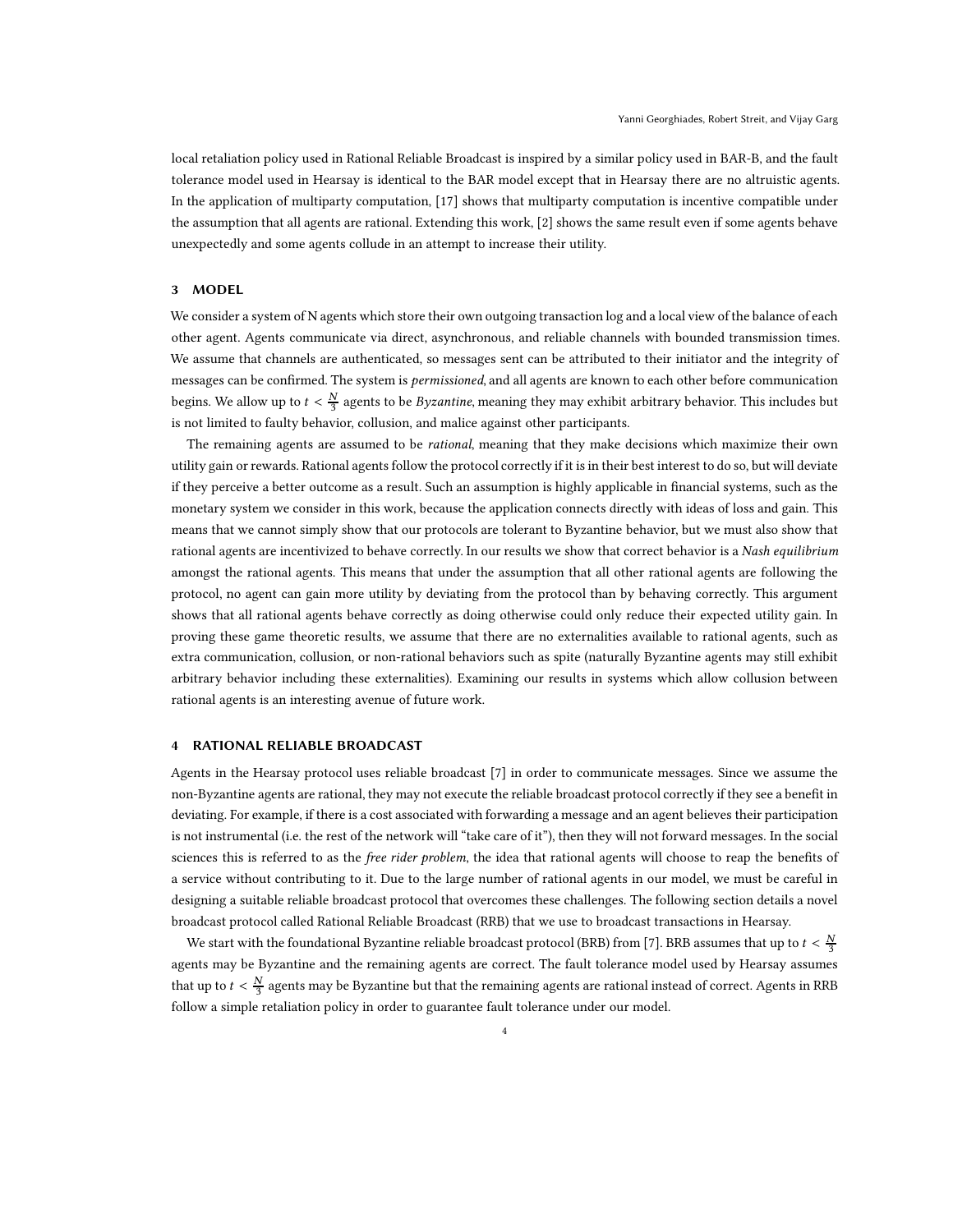Each agent in Hearsay runs  $N$  separate RRB instances–one for each agent–and an agent's  $j^{th}$  RRB instance is for participating in broadcasts initiated by agent  $p_j.$  We use this understanding in the specification of our reliable broadcast protocol and in our proofs. An equivalent view of this specification is that each agent has a separate broadcast channel, where the  $i^{th}$  channel is owned by agent  $p_i$  and  $p_i$  is the only agent allowed to initiate broadcasts in this channel. Then when an agent executes any part of the RRB protocol on a particular instance, it accesses only the sequence numbers, queues, and variables pertinent to that instance, and retaliation can be performed within a single instance without impacting any other instance. A RRB instance where agent  $p^*$  is the initiator satisfies the following properties.

Validity. If a rational agent  $p^*$  broadcasts a message m, then  $p^*$  eventually delivers m.

Agreement. If a rational agent delivers a message  $m$ , then all rational agents eventually deliver  $m$ .

Integrity. For any agent  $p^*$  and sequence number  $s$ , every rational agent delivers at most one message  $m$  initiated by  $p^*$  with sequence number s. Moreover, this delivery only occurs if m was previously broadcast by  $p^*$ .

These properties mimic those of BRB [\[16\]](#page-15-15) except that they provide guarantees with respect to rational agents rather than correct agents. To achieve these properties, we adopt a mechanism used by [\[4](#page-15-6)] with some minor modifications. In particular, agents impose the following localized penalty in reliable broadcast communications against other agents who deviate from the correct protocol execution.

<span id="page-4-0"></span>DEFINITION 4.1 (RETALIATION). Consider an instance of RRB called B. Suppose B is tasked with broadcasting a message, and has a sequence number s internal to its instance of the protocol. If an agent  $p_i$  does not receive a message from another agent  $p_j$  within the execution of B for sequence numbers, then  $p_i$  retaliates by stopping communications with  $p_j$  in protocol instance B for any future sequence number s' > s until  $p_i$  receives the missing messages from  $p_j$  for instance B, sequence number s.

This mechanism is intended to punish lazy agents who attempt to reduce their communication costs in the reliable broadcast protocol. Observe that without this mechanism, lazy agents may listen to incoming messages but never send any outgoing messages.

#### 4.1 RRB Protocol Description

The full Rational Reliable Broadcast protocol is essentially the protocol from [\[7\]](#page-15-3), with a retaliation penalty added using a message queuing system. This queuing system updates vectors tracking the sequence numbers of the last messages received by each other agent and delays sending messages out about a sequence number s to a certain agent  $p$  until all messages regarding sequence numbers up to and including  $s - 1$  have been processed. For the sake of self-containment, we reproduce the full algorithm in Algorithm [2.](#page-17-0) For brevity, presentation is deferred to Appendix [A](#page-17-1)

In words, Algorithm [2](#page-17-0) describes the following: An agent  $p^*$  initiates a broadcast in the RRB instance by marking their message with the tag initial and sending it to each other agent. An agent receiving a message msg forwards the contents with the tag *echo* after one of two conditions occur. Either the agent received msg from  $p^*$  itself in an initial message, or it has received enough *echo* or *ready* messages to ensure that  $p^*$  was the initial sender of *msg.* An agent sends a *ready* message when it knows that msg is the only message broadcast by  $p^*$  for that sequence number. This can be guaranteed because the first agent to send a *ready* message must have seen  $(n + t)/2$  *echo* messages, and two separate agents cannot receive this many echo messages for distinct message contents because that would imply that a correct agent sent multiple echo messages for different message contents. This portion of the algorithm is essentially unchanged from [\[7](#page-15-3)], so the reader can find more information there.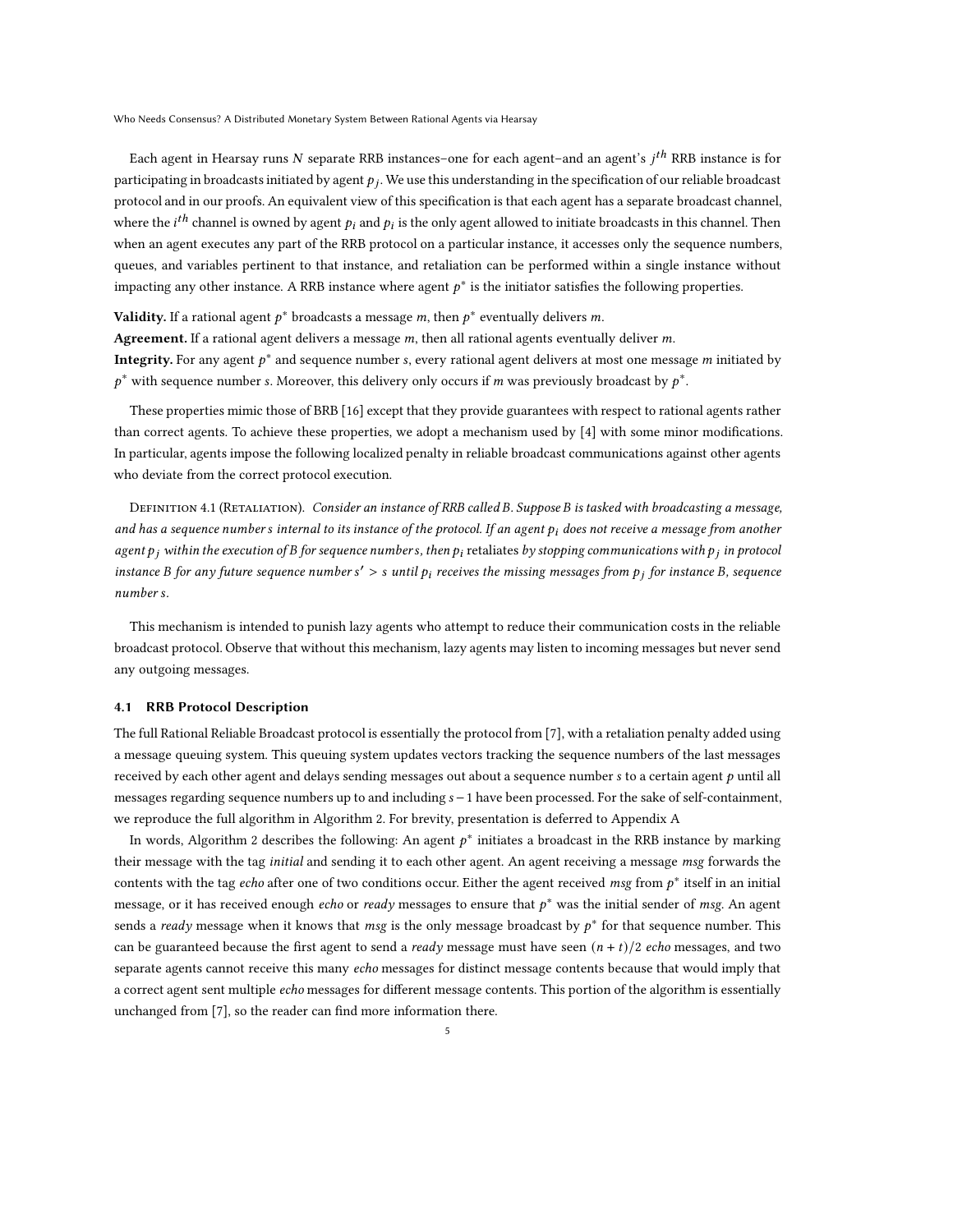To enable retaliation against lazy processes, a queuing system is used to process messages in order of sequence number. This queuing system allows agent to detect if another agent has neglected their duties of participating in an instance and exclude this agent from their communications within this instance until the missing messages are received. Separate queues are used for incoming echo, incoming ready, and outgoing messages. When an echo or ready message is received, it is not processed until all messages with lesser sequence numbers are cleared from the queue. Likewise when the outgoing queue is flushed, outgoing messages to agents that have not sent messages for prior sequences is delayed until this is remedied. Queues are flushed whenever an agent's knowledge changes on receiving a message. Within the flushing routine are blocks to ensure multiple messages from an agent for the same sequence number are ignored. Within the protocol are also checks to ensure that a correct agent does not send duplicate messages, so these blocks ensure that correct agents do not exhibit deviant behavior such as sending multiple *initial* messages with different contents for the same sequence number.  $<sup>1</sup>$  $<sup>1</sup>$  $<sup>1</sup>$ </sup>

#### 4.2 RRB Correctness

To show the correctness of RRB, we first show that the retaliation penalty in Definition [4.1](#page-4-0) is sufficient to guarantee that all rational agents behave correctly so long as they believe that all other rational agents will also behave correctly. We first make the following assumption:

# <span id="page-5-1"></span>Assumption 1. Agents have a preference towards a  $(2t + 1)$ -sized quorum signalling "ready" over not in Rational Reliable Broadcast, due to the context the protocol is being used in.

When we refer to the context of the protocol's deployment, we mean whether the use case implies rewards for participation or is directly linked to utility gain such as in a money transfer system. It is easy to argue that this assumption is achievable in Hearsay. In Hearsay, all agents are given a reward in the form of a transaction fee when a transaction is executed. As we will see in Section [5,](#page-7-0) a transaction cannot be executed before it is delivered, which does not occur until a quorum is reached. Therefore, in our context, agents will prefer these quorums to form as otherwise they may be blocked from reward, and even correctly interacting with the broadcast (i.e. send and receive funds) with the initiator of the broadcast channel. It is for this reason we have the following conditional result:

# <span id="page-5-2"></span>COROLLARY 4.2. Predicated on Assumption [1,](#page-5-1) rational agents prefer to be a member of  $(2t+1)$ -sized quorums signalling "ready" in Rational Reliable Broadcast

PROOF. This is due to a "fear of missing out" on successful quorums. This is because in the worst case (i.e., when there are  $t = \lceil \frac{N}{3} \rceil - 1$  Byzantine agents who choose not to participate in the RRB instance), a rational agent's choice to abstain from participating in a broadcast will make a  $(2t + 1)$ -sized quorum impossible to achieve. Suppose the worst case occurs with nonzero probability. During any execution of Rational Reliable Broadcast, a rational agent is tasked with reasoning about whether it is better to abstain to lessen the costs of communication or join the quorum to ensure they receive positive utility. In the worst case, a rational agent is pivotal in ensuring a quorum occurs, so a reward in the context of Assumption [1](#page-5-1) can be made large enough such that the expected utility, when considering the probability of the worst case outcome, is larger than any costs against participating in the quorum. This gives the result.

Furthermore, suppose we impose an assumption similar one used in [\[4\]](#page-15-6), which assumes that rational agents assign high weight to the probability of worst case behavior (i.e. rational agents are risk averse). This would be because

<span id="page-5-0"></span><sup>&</sup>lt;sup>1</sup>We remark that this retaliation mechanism does impact performance, as we are forcing agents to react to messages from other agents in order of sequence numbers. An interesting direction for future work would be to examine this performance impact or design alternate incentive mechanisms for reliable broadcast in the presence of rational agents.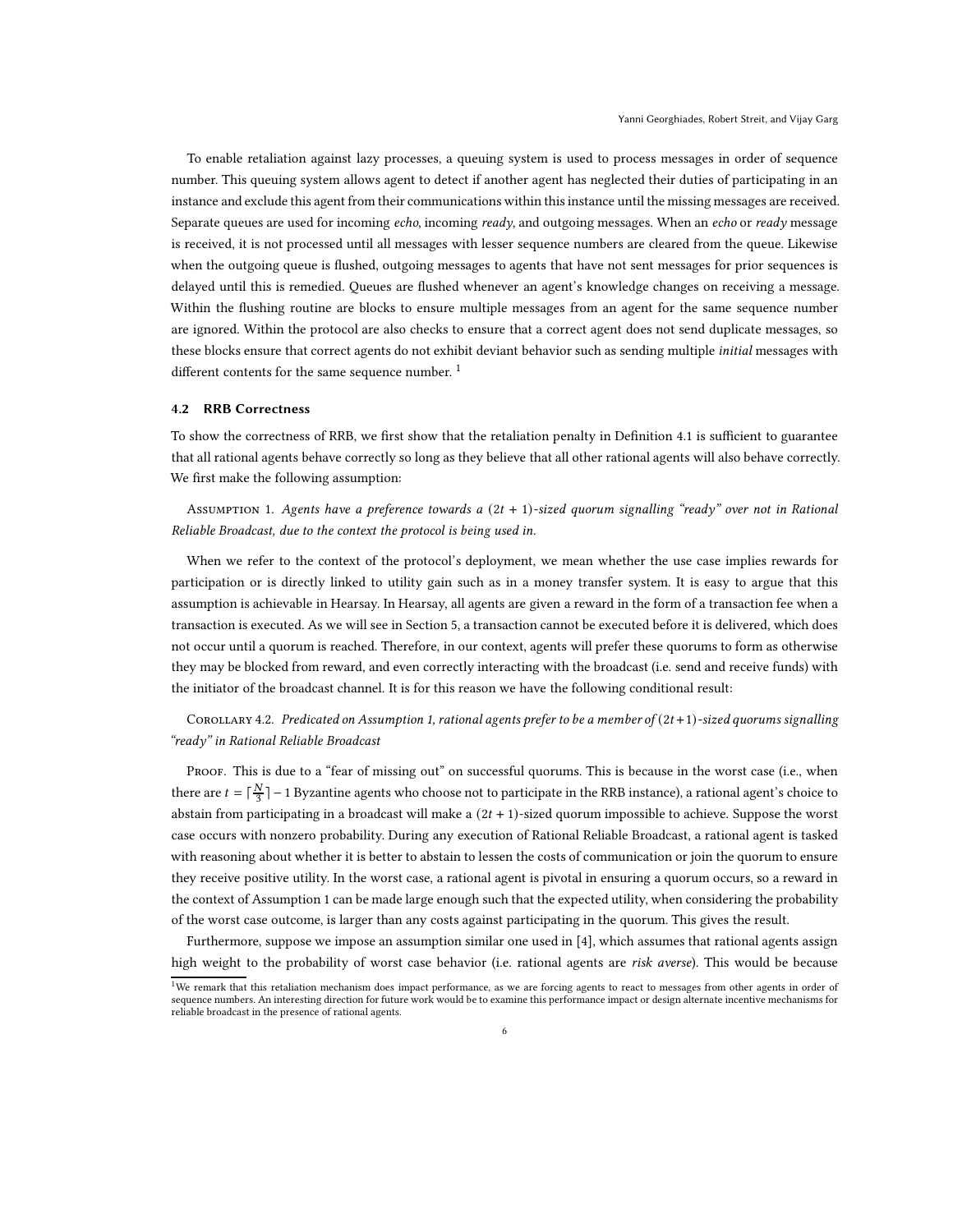they value the benefits of the service and view the risk of service failure as unacceptable, which is not far-fetched in infrastructural technologies such as monetary systems<sup>[2](#page-6-0)</sup>. Then this precludes the quantity of a suitable reward from being prohibitively large.

We now show that rational agents behave according to the protocol in RRB.

<span id="page-6-1"></span>Lemma 4.3. No rational agent has a unilateral incentive to deviate from the RRB protocol.

Proof. Fix a RRB instance B, initiating agent  $p^*$ , and sequence number s. First notice that no agent has any incentive to send extra echo and ready messages: Indeed lines [9](#page-17-2) and [15](#page-17-3) ensure correct agents ignore such behavior in a single sequence, so conditioning on the other rational agents following the protocol, no agent can gain anything by sending extra echo and ready messages. Similar logic applies for sending multiple initial messages for a single sequence, as analysis in [\[7\]](#page-15-3), and given intuitively in the description of the algorithm, show that given the other rational agents are behaving correctly, only one of the initial messages will be accepted by the rational agents. Therefore we are interested in showing that rational agents cannot benefit by abstaining from forwarding messages in the protocol (i.e. we prove there are no *free riders*).

Let  $p_{\textit{bad}}$  be a deviating agent which does not send messages to agent  $p_{\textit{victim}}$  for the reliable broadcast initiated by  $p^*$ for sequence s. By the retaliation policy,  $p_{\text{victim}}$  will refuse to send messages to  $p_{\text{bad}}$  about broadcasts from initiator  $p^*$ with sequence number greater than s. In the worst case,  $p_{bad}$  will be unable to participate in quorums of  $2t + 1$  "ready" signals on any future transaction from  $p^*$ . By Corollary [4.2](#page-5-2) any rational agent would prefer to not be in this situation. Therefore a rational agent has no unilateral incentive to deviate from the RRB protocol.

REMARK 4.4. When we argued Corollary [4.2](#page-5-2), we pointed out that in the worst case a rational agent  $p_{bad}$  choosing to abstain from participation in the RRB protocol could lead to a "stalled" broadcast instance for the initiating agent  $p^*$ . In this case the retaliation other agents enact on  $p_{\rm bad}$  is in some ways giving  $p_{\rm bad}$  control over the broadcast capabilities of  $p^*$ , and  $p_{bad}$  could ransom these capabilities to force  $p^*$  to pay them to un-stall their channel. Under the assumption that no externalities, such as extra communication channels, are present among rational agents, this attack is impossible. It would be interesting future work to examine what dynamics may arise when such externalities are present.

Now we can prove the protocol is correct.

THEOREM 4.5. The Rational Reliable Broadcast protocol is correct, i.e. it satisfies the validity, agreement, and integrity properties.

Proof. The only changes to the BRB protocol given in [\[7\]](#page-15-3) are the queuing and retaliation systems. As we assume reliable (but still asynchronous) communication, the queuing system should then have no impact on the activities of the rational agents. Likewise the retaliation system will have no impact on the activities between rational agents, as Lemma [4.3](#page-6-1) shows that rational agents behave correctly. Therefore each of the properties is inherited from [\[7\]](#page-15-3). In particular, validity and agreement are shown by property 1, which is proven in Theorem 1 and Lemma 4 in [\[7](#page-15-3)]. Integrity simply follows by Algorithm [2,](#page-17-0) as duplicate messages are ignored and the delivery of a message can only happen once for each sequence number. Additionally, [38](#page-17-4) of Algorithm [2](#page-17-0) states that a correct agent must see more echo or ready messages than there are Byzantine agents, meaning only messages correctly initiated by the sender are able be delivered. Integrity  $\Box$  follows.

<span id="page-6-0"></span> $^2$ Moreover, notice that behavior such as the formation of mining pools (see [\[20\]](#page-16-8)) in cryptocurrencies suggests that participants in distributed monetary systems are naturally risk averse, as this widespread strategy is done specifically to reduce risk.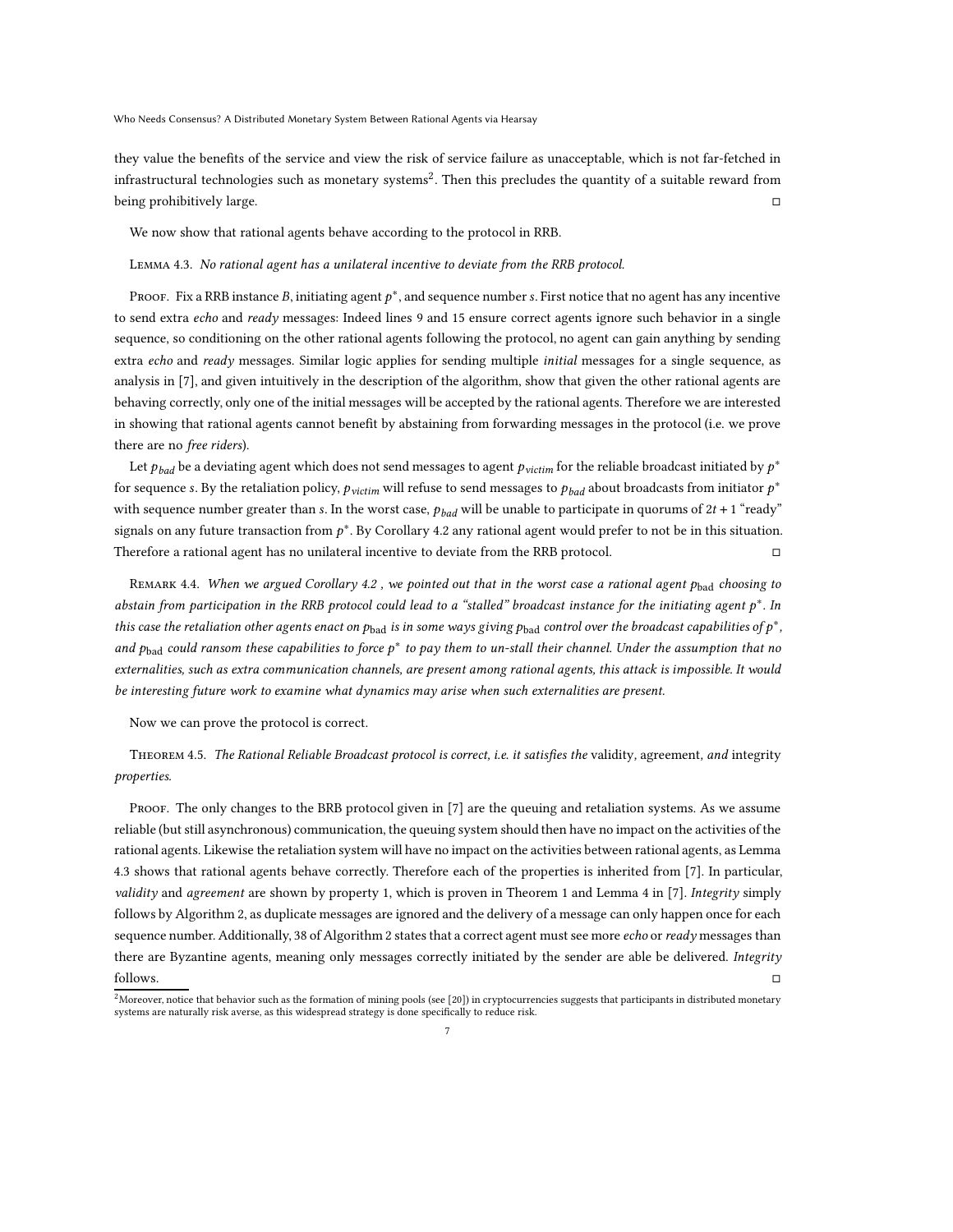#### <span id="page-7-0"></span>5 THE HEARSAY PROTOCOL

In this section, we describe the Hearsay protocol and provide pseudo-code in Algorithm [1.](#page-9-0) Hearsay operates with  $N$ fully-connected and uniquely identified agents, and each agent maintains a public-private key pair for signing and authenticating messages. The only messages that are broadcast in Hearsay are transactions messages, in which the agent initiating the broadcast specifies an amount of money to be transferred to a single recipient agent. Additionally, the initiating agent must pay a fixed transaction fee  $\epsilon$  to each other agent in the system upon execution of a transaction.

The state of the system is replicated across each agent in the form of local variables  $B$ , a vector of balances for each agent, and  $S$ , a list of agent sequence numbers which allow the outgoing transactions of each agent to be totally ordered. Additionally, each agent maintains a set of incoming payment buffers and a set of fee buffers, which contain incoming payments and fees, respectively, for each agent which have not yet been credited to their balance. When an agent initiates a new transaction, they can specify the incoming payments and fees which must be added to their balance prior to executing the transaction.

#### 5.1 Rational Reliable Broadcast in Hearsay

Hearsay makes use of  $N$  instances of the RRB protocol to enable broadcasts between agents. All agents participate in all of the RRB instances, but each agent is only allowed to initiate a broadcast in a single instance.

In order to maintain modularity between Hearsay and the underlying broadcast primitive, we introduce the following vocabulary. An agent *broadcasts* a transaction if they construct the transaction, sign it, and send it to all other agents. An agent  $p$  receives a transaction if it is sent to them during execution of an RRB instance. After achieving a sufficient quorum on a received transaction to satisfy the broadcast primitive,  $p$  then *delivers* the transaction by adding it to a buffer containing transactions to be executed after a set of conditions are satisfied. Once the required conditions are met,  $p$  executes a delivered transaction by running the **Execute** function. Finally, if  $p$  determines that the transaction is not a *bad* transaction, then  $p$  commits the transaction by updating the balances of the initiator and recipient accordingly.

This modularity allows messages to be delivered in each RRB instance without any constraints from the Hearsay protocol while ensuring that transactions are executed in accord with certain dependency conditions (as specified in Algorithm [1\)](#page-9-0).

#### 5.2 Protocol Description

Money transfer begins when an agent constructs a transaction with the Pay function. A transaction consists of the following elements: 1) the index of a source agent  $i$  from which money will be deducted, 2) the index of a destination agent *j* which will receive the money, 3) an expenditure amount x that will be transferred from agent *i* to agent *j*, 4) the sequence number of agent  $i$ 's outgoing transaction, and  $5, 6$ ) a set of recent payments and fees received by agent  $i$ which are used to verify that *i*'s balance is sufficient to make the transfer.

After composing a transaction, *i* broadcasts it using the RRB primitive. Each agent delivers any transaction for which they receive a RRB quorum. In the case that a transaction never achieves a RRB quorum, it is clear by the Validity property of RRB that the initiator of the transaction must be Byzantine, and the transaction therefore does not need to be delivered.

Upon delivering a transaction, an agent places the transaction into a buffer until the following conditions are met. The first condition is that, in order for an agent to execute a transaction with initiator  $p$  and sequence number  $s$ , their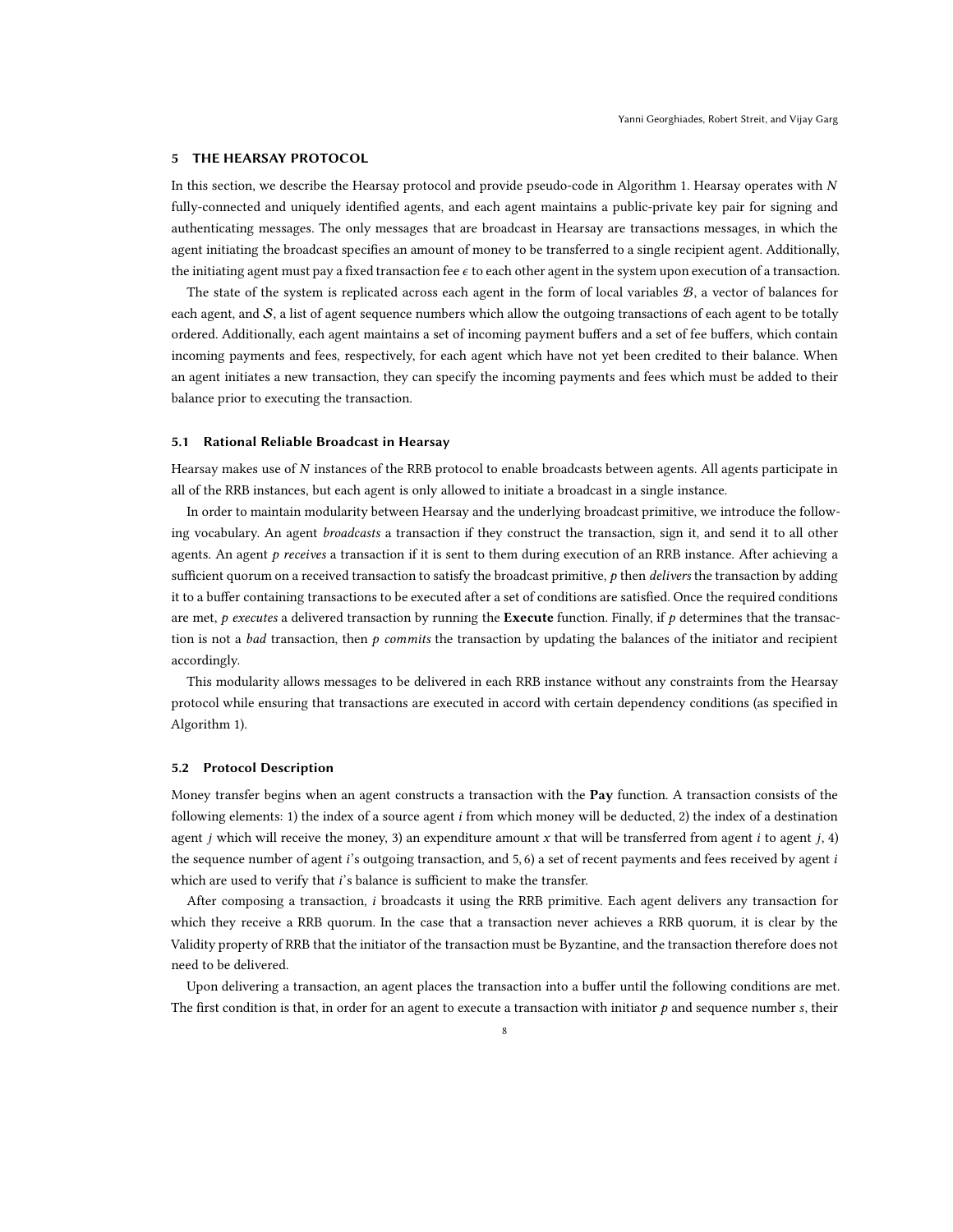local sequence number for initiator  $p$  must be  $s - 1$ . This ensures that any correct agent executes all transactions from  $p$  in order of sequence number. The second condition which must be met before a transaction can be executed is that all of its dependent transactions must be executed. Because communication is asynchronous and agents may execute transactions in different order, the second condition is imposed to guarantee that any money received by the initiator of a transaction which is required for the initiator to pass a balance check is indeed added to their balance before their transaction is executed. The third and final condition which must be met before a transaction may be executed is that the initiator of the transaction must either have a balance of  $N\epsilon$  prior to the execution of the transaction or the transaction must convert at least  $N$  fee credits into balance. This condition guarantees that no agent can achieve a negative balance (i.e., go into debt). Without checking the third condition prior to execution, any agent with a balance of less than  $N\epsilon$  which initiates a transaction will end up with a negative balance, as fees are deducted from the initiator's balance regardless of whether or not the transaction is committed.

Agents execute a transaction by updating their local variables according to the Execute function. While executing a transaction, each agent must verify that the agent which initiated the transaction has sufficient balance to cover both the specified payment and the required transaction fees. If an agent executing a transaction determines that the initiating agent does not have sufficient balance (i.e., the transaction overdrafts), the transaction is marked as bad. Additionally, any transaction which references a bad transaction in its dependency set (meaning a bad transaction is included in the set  $tx \cdot degs$ ) is also marked as bad. The punishment for a bad transaction is that the transaction fee is transferred from the balance of the initiating agent to the balance of each other agent, but the payment specified by the transaction is not transferred from the initiator to the recipient. In other words, the fee is charged as a punishment but the transaction itself does not occur. If an agent decides that a transaction is not bad, then they reduce the balance of the initiator and add the transaction to the recipient's incoming payment buffer via the Commit function.

#### 5.3 Transaction Fees and Balance Updates

For each transaction executed in Hearsay, the initiator of the transaction must pay a fixed fee  $\epsilon$  to each agent in the system in return for executing the transaction. As we describe in Section [6,](#page-12-0) this fee is the main incentive by which rational agents are encouraged to follow the Hearsay protocol. Due to the asynchronicity of communications in the system, the order in which payments and fees are credited to agent balances must be strictly defined in order to ensure that any two agents executing the same transaction are able to agree on the balance of that transaction's initiator.

When a correct agent  $p$  executes a transaction,  $p$  deducts  $N\epsilon$  directly from the balance of the initiator of the transaction. However, rather than immediately incrementing the balance of every agent in the system by  $\epsilon$ , p instead adds a fee credit to a fee buffer for each agent (including  $p$  itself). In order for  $p$  to convert their fee credits into a spendable balance,  $p$  must signal a fee conversion to occur with the next transaction they initiate. Specifically,  $p$  must reference a set of recent transactions for which  $p$  has received a fee credit within their next transaction  $tx$ . This signals to each executing agent to treat all fees referenced by  $tx$  as dependencies which must be executed prior to  $tx$ . Then, upon execution of  $tx$ , each of the fee credits referenced is converted into balance for  $p$ .

Incoming payments to  $p$  are treated similarly to fees. If  $p$  is the recipient of a transaction, each agent executing the transaction adds the transaction value to the incoming payment buffer for  $p$  instead of immediately adding it to  $p$ 's balance. Each time  $p$  initiates a transaction  $tx$ , they reference the set of incoming payments they have received since their last outgoing transaction. These are also treated as dependencies which must be executed prior to  $tx$ , and the balance of each incoming payment referenced is added to  $p$ 's balance upon execution of  $tx$ .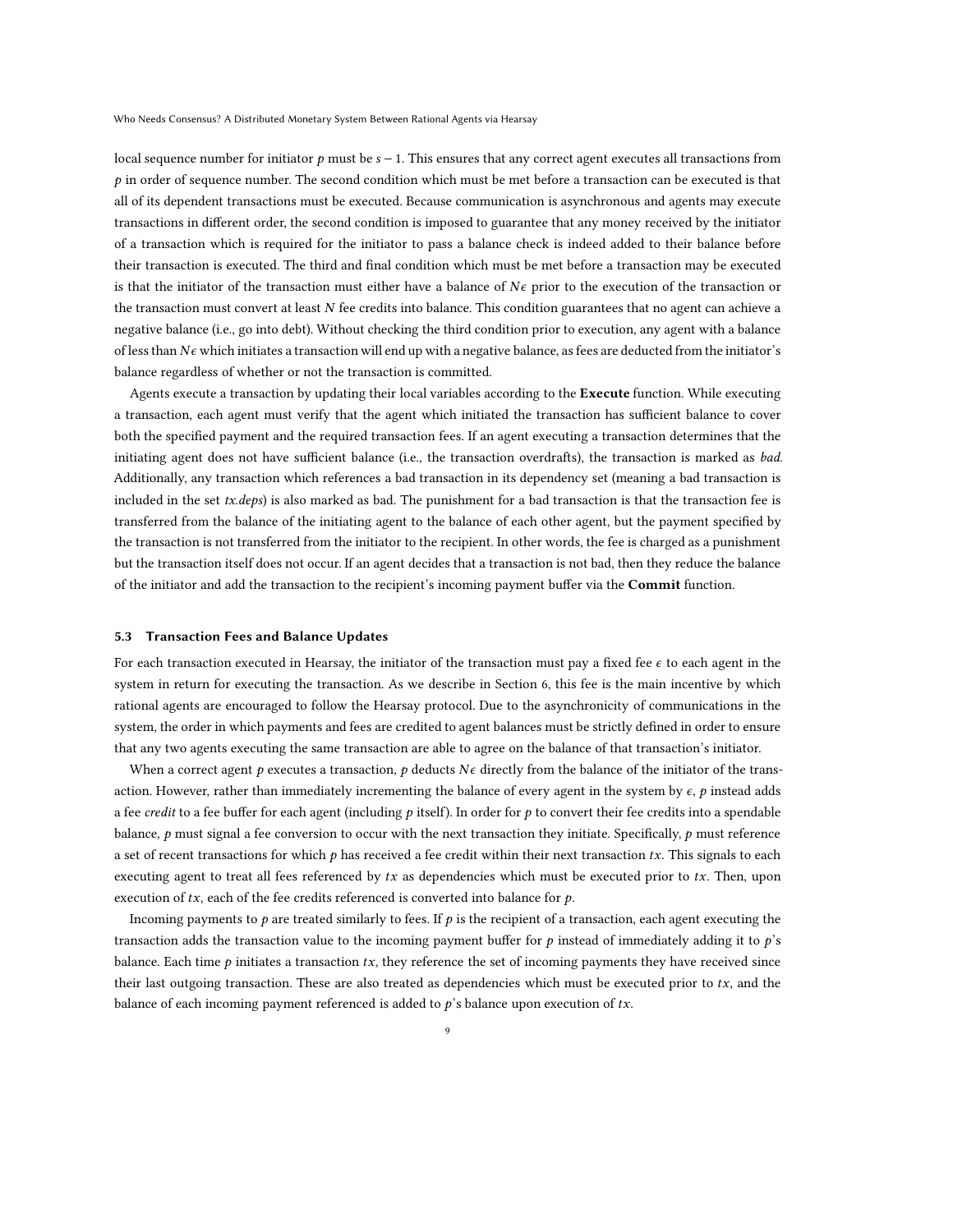```
Algorithm 1: Hearsay
     Local variables :N :: the number of agents in the system
                            \epsilon :: the transaction fee
                            i \in \{1, \ldots, N\} :: my agent number<br>
F = \{\}^N :: set of N fee buffers
                            Q = \{ \}^{\mathbf{N}} \text{ :: set of } N \text{ incoming payment buffers}B \in \mathbb{R}^N :: agent balances, initially all greater than N\epsilon and agreed upon by all agents
                            S = 0^{\mathbf{N}} :: agent sequence numbers, initially 0
                           ctr = 1 :: internal transaction counter, initially 1
 1 Pay(Recipient j, Amount x, Fee Conversion Flag f):
 2 if B[i] < x + N\epsilon then
 3 exit
           if f = true then
                 fees \leftarrow F[i]F[i] \leftarrow \{\}{\bf else}fees \leftarrow \{\}(tx.initiator, tx.recipient, tx.value, tx.seq, tx.deps, tx.fees) \leftarrow (i, j, x, ctr, Q[i], fees)10 Q[i] \leftarrow \{\}11 ctr \leftarrow str + 112 \mathbf{RRB}(tx)13
14 On RRB-Deliver(tx):
15 add tx to execution buffer
16
17 Condition 1: S[tx.initiator] = tx.seq - 118 Condition 2: \forall t \in tx \text{.} \text{deps} \cup tx \text{.} \text{fees: } t \text{ executed}19 Condition 3: (B[tx.initiator] > N\epsilon) \vee (|tx.fees| > N)20 for transaction satisfying Conditions 1 and 2 Execute(tx):<br>
xbad \leftarrow false
          tx.bad \leftarrow false\frac{22}{23}23 for t \in tx.deps do<br>
24 if t \in Q[tx.x]<br>
25 B[tx.in]24 if t \in Q[tx.initiator] then<br>25 B[tx.initiator] \leftarrow B[tx.initiator] + t.value26 remove t from Q[tx.initiator]
27
28 for t \in tx.fees do<br>29 if t \in F[tx.x]29 if t \in F [tx.initiator] then<br>30 B [tx.initiator] \leftarrow B [
                        35 B[tx.initiator] \leftarrow B[tx.initiator] + \epsilon31 remove t from F[tx.initiator]
32
33 if (B[tx.initiator] < x + N\epsilon) \vee (\exists t \in tx.deps : t.bad = true) then tx.bad \leftarrow truetx. bad \leftarrow true35
36 if tx.bad = false then<br>37 Commit(tx)\text{Commit}(tx)38
39 B[tx.initiator] \leftarrow B[tx.initiator] - N\epsilon (fees occur whether or not the transaction is bad)<br>40 for j \in \{1, ..., N\} do
40 for j \in \{1, ..., N\} do<br>41 F[j] \leftarrow F[j] \cup tF[j] \leftarrow F[j] \cup tx42
43 S[tx.initiator] \leftarrow S[tx.initiator] +144
45 Commit(tx):
46 B[tx.initiator] ← B[tx.initiator] - tx.value47 Q[tx.recipient] \leftarrow Q[tx.recipient] \cup tx
```
<span id="page-9-18"></span><span id="page-9-17"></span><span id="page-9-16"></span><span id="page-9-15"></span><span id="page-9-14"></span><span id="page-9-13"></span><span id="page-9-10"></span><span id="page-9-4"></span><span id="page-9-3"></span><span id="page-9-0"></span>If fees and incoming payments were added immediately to the recipient's balance, then two agents which have executed different sets of transactions which are not dependencies of  $tx$  might have added different fees and payments to  $p$ 's balance prior to executing tx. As a result, these two agents might disagree on whether or not to commit tx, breaking the agreement property.

We also remark that in general, a transaction which signals a fee conversion is executed more slowly than one which does not, as a fee conversion adds many additional dependencies which must be executed prior to the transaction. For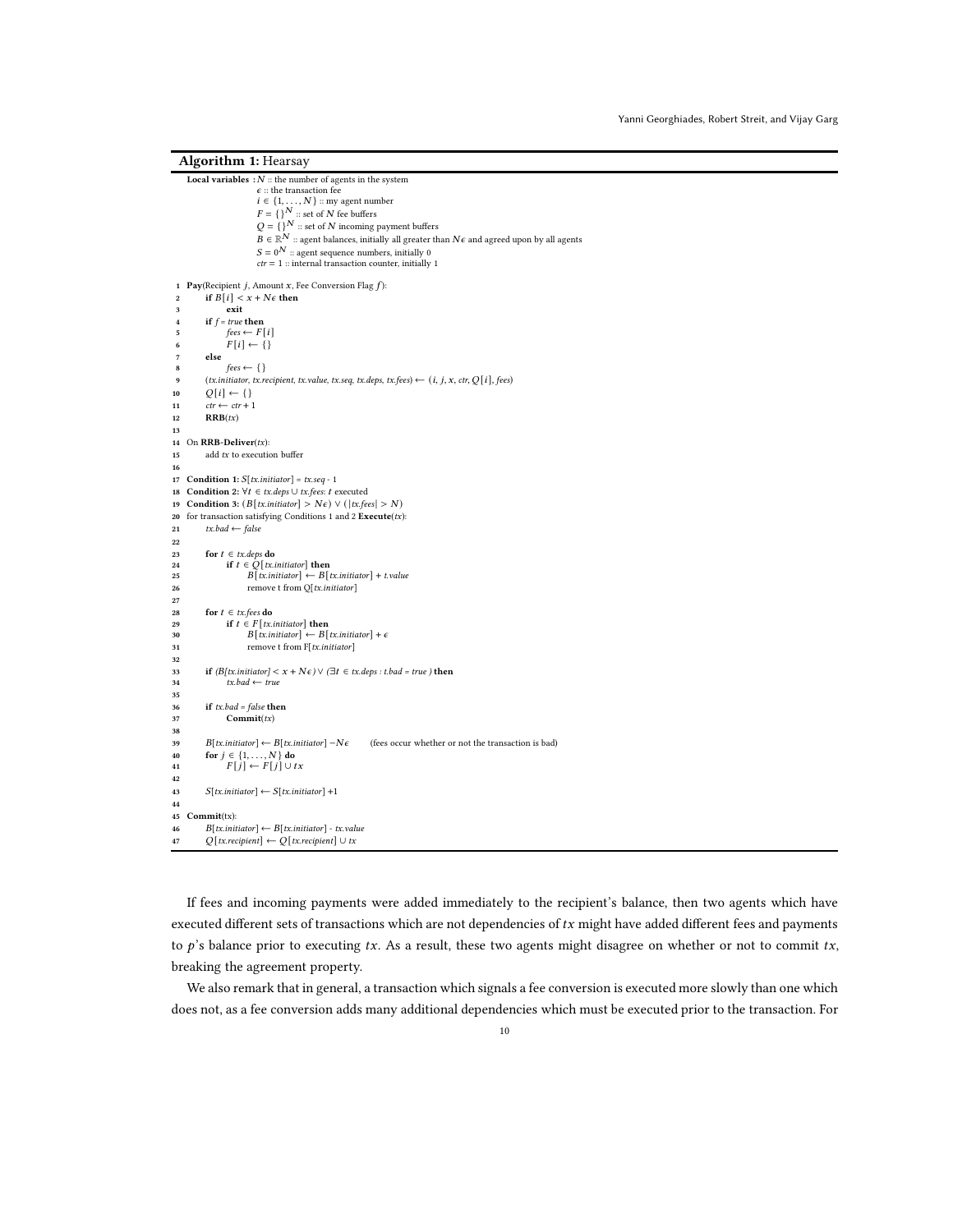this reason, fee conversions should be treated as rare events. Although an agent may choose to signal a fee conversion at any time, it makes sense for a rational agent to wait until they need the balance for a future transaction or they know that they will not need to initiate any transactions in the near future.

#### <span id="page-10-0"></span>5.4 Protocol Properties

Let Hearsay be the protocol characterized by the pseudo-code in Algorithm [1.](#page-9-0) In this section we show that Hearsay satisfies the following properties. Let the set of rational agents be  $R$ .

**Validity.** If a rational agent  $p$  broadcasts a transaction  $tx$ , then  $p$  eventually executes  $tx$ .

Formally. For transaction  $tx$ :

$$
\forall p \in \mathcal{R}, p \text{ broadcasts } tx \to p \text{ executes } tx \tag{1}
$$

Agreement. If a rational agent  $p$  executes a transaction  $tx$ , then all rational agents eventually execute  $tx$ . Moreover, if  $p$  commits  $tx$ , then all rational agents commit  $tx$ .

Formally. For a transaction  $tx$ :

$$
((\exists p \in \mathcal{R} : p \text{ executes } tx) \rightarrow (\forall q \in \mathcal{R}, q \text{ executes } tx))
$$
  

$$
\land ((\exists p \in \mathcal{R} : \text{ commits } tx) \rightarrow (\forall q \in \mathcal{R}, q \text{ commits } tx))
$$
 (2)

Integrity. For any initiator  $p$  and sequence number  $s$ , any rational agent executes at most one transaction with initiator  $p$  and sequence number  $s$ .

Formally. Let  $tx_1, tx_2$  be any two transactions.

$$
(\exists p \in \mathcal{R} : p \text{ executes } tx_1 \land p \text{ executes } tx_2) \rightarrow (tx_1.initiator \neq tx_2.initiator \lor tx_1. seq \neq tx_2. seq)
$$
\n(3)

In order to characterize agent behavior in a setting where a rational agent may choose to deviate from Hearsay at any time, we introduce the notion of past-correctness. However, for the sake of clarity, we simply call an correct rather than past-correct.

DEFINITION 5.1 (PAST-CORRECT). An agent  $p$  is said to be past-correct at an event  $e$  iff at all local events before and including  $e$ ,  $p$  has acted according to Hearsay exactly.

We now introduce the first major theorem of the paper, which states that Hearsay satisfies the properties of Validity, Agreement, and Integrity if all rational agents behave correctly. In Section [6,](#page-12-0) we introduce the other major theorem of the paper, which states that all rational agents behave correctly.

<span id="page-10-1"></span>Theorem 5.2. Hearsay satisfies the properties of Validity, Agreement, and Integrity if no rational agent deviates from the protocol specification.

The intuition behind the Theorem is that, if we assume that rational agents behave correctly, if a rational agent broadcasts a transaction then eventually all rational agents execute it and update their balances in precisely the same way.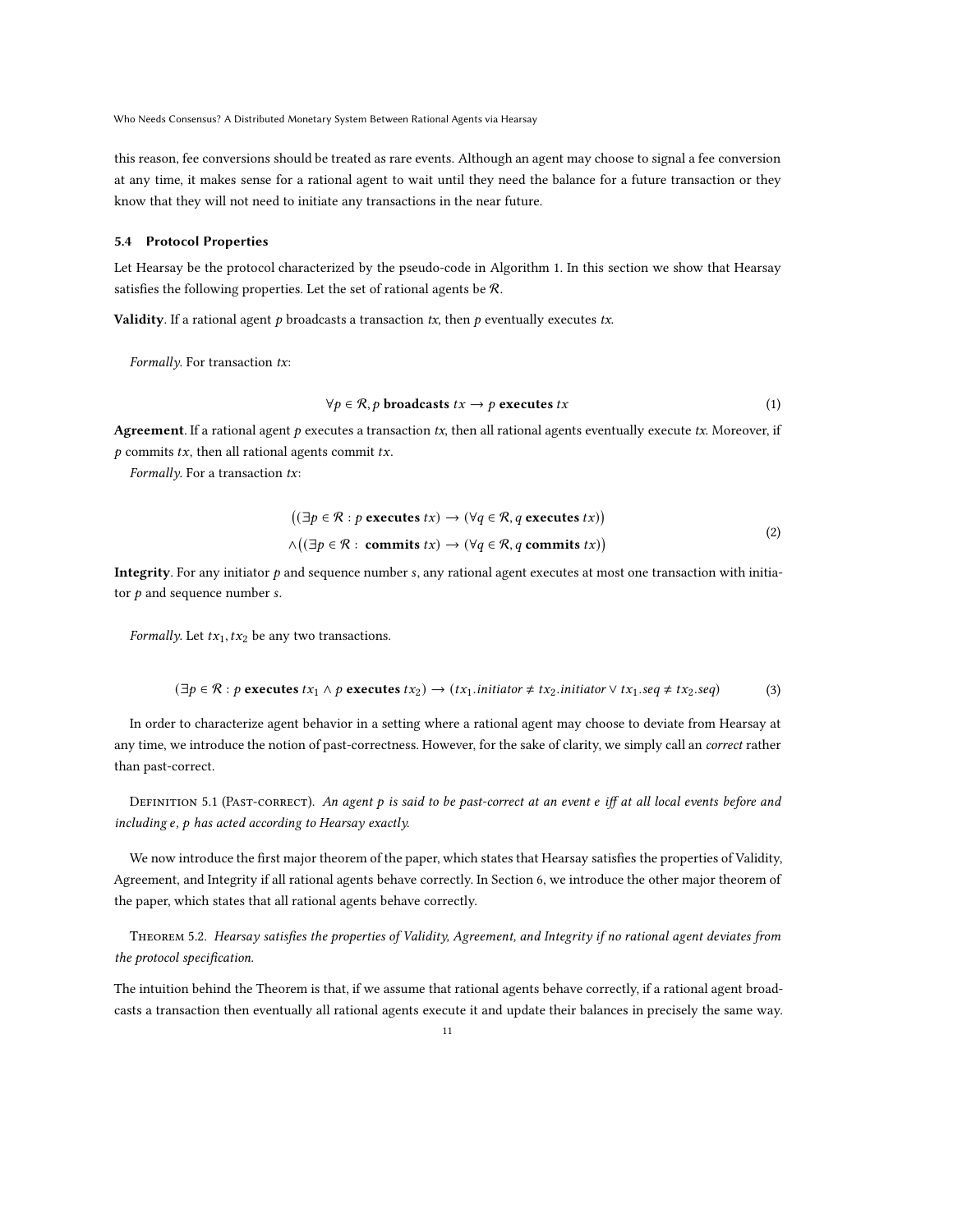We prove Theorem [5.2](#page-10-1) by proving the next three lemmas. We defer the formal proofs of each lemma to Appendix [B](#page-18-0) and provide more intuitive proof sketches in this section.

# <span id="page-11-0"></span>Lemma 5.3. Hearsay satisfies Validity if no rational agent deviates from the protocol specification.

PROOF SKETCH. We first state that if a rational (and therefore correct) agent  $p$  has executed all of their own transactions prior to tx, and  $p$  broadcasts a transaction tx, then  $p$  will eventually deliver tx. We prove this statement with the following logic. By the Validity of RRB, if  $p$  broadcasts  $tx$ , then  $p$  delivers  $tx$ . By hypothesis,  $p$  has executed all of their transactions prior to tx (satisfying Condition 1). By the Hearsay specification, if  $p$  broadcasts tx, then they must necessarily have executed all transactions that they placed in tx.deps (satisfying Condition 2). And again by the Hearsay specification, if p broadcasts tx, their balance must be greater than  $N\epsilon$  (satisfying Condition 3).

The proof of the lemma then follows by simple induction. Before  $p$  has broadcast their first transaction  $tx$ , it trivially holds that  $p$  has delivered all of their own transactions prior to tx. We then use induction to show that  $p$  will also execute each transaction that they broadcast after  $tx$ .

# <span id="page-11-1"></span>Lemma 5.4. Hearsay satisfies Agreement if no rational agent deviates from the protocol specification.

PROOF SKETCH. We first define the set  $\Phi(tx)$ , which is constructed recursively on a transaction tx with initiator p to include  $tx$ , all transactions initiated by  $p$  with sequence number less than or equal to  $tx$ , and any dependency of any transaction in  $\Phi(tx)$ . Intuitively, if a correct agent p executes tx then  $\Phi(tx)$  is the set of all transactions that p must also have executed. We also define the height of tx to be the length of the longest chain of transactions in the set  $\Phi(tx)$ . Intuitively, the height of  $tx$  is the longest chain of dependencies a correct agent must execute prior to  $tx$ .

The proof uses an induction argument over transaction heights. It is clear that any transaction of height 1 has no dependencies and the initiator must have sufficient balance to cover the fees, so the transaction is executed immediately after it is delivered by each rational agent and all rational agents agree on whether or not to commit it. This forms the base case for induction. As an induction hypothesis, we assume that all transactions up to height  $k$  have been executed by all rational agents and that all rational agents agree upon whether not to commit them. The induction hypothesis implies that for some transaction tx of height  $k+1$ , all transactions in  $\Phi(tx)$  other than tx must have been executed by all rational agents and that all rational agents have agreed upon whether not to commit them. We combine this with the observation that the balance of the initiator of  $tx$  can only be changed prior to the execution of  $tx$  by a transaction in  $\Phi(tx)$ . This implies that all rational agents must have performed the same updates to the balance of tx.initiator prior to the execution of  $tx$ , and therefore all rational agents agree on the balance. Finally, during the execution of  $tx$ , all rational agents are guaranteed to perform the same balance updates prior to the balance check because they are guaranteed to have executed all dependencies of  $tx$  by the induction hypothesis. This necessarily means that all rational agents execute  $tx$  and agree upon whether or not to commit it, completing the proof.

The intuition behind the proof is that if some rational agent executes  $tx$ , they must also have executed all transactions in  $\Phi(tx)$ . Then for any other rational agent which has not yet executed tx, there must be at least one transaction in  $\Phi(tx)$  that they can execute. Moreover, because the balance of any agent  $p$  only changes during a transaction that they initiate, the order in which transactions not initiated by  $p$  are executed does not affect the balance checks for  $p$ 's transactions. As a result, all rational agents execute the same transactions and agree upon whether or not to commit each executed transaction.

<span id="page-11-2"></span>Lemma 5.5. Hearsay satisfies Integrity if no rational agent deviates from the protocol specification.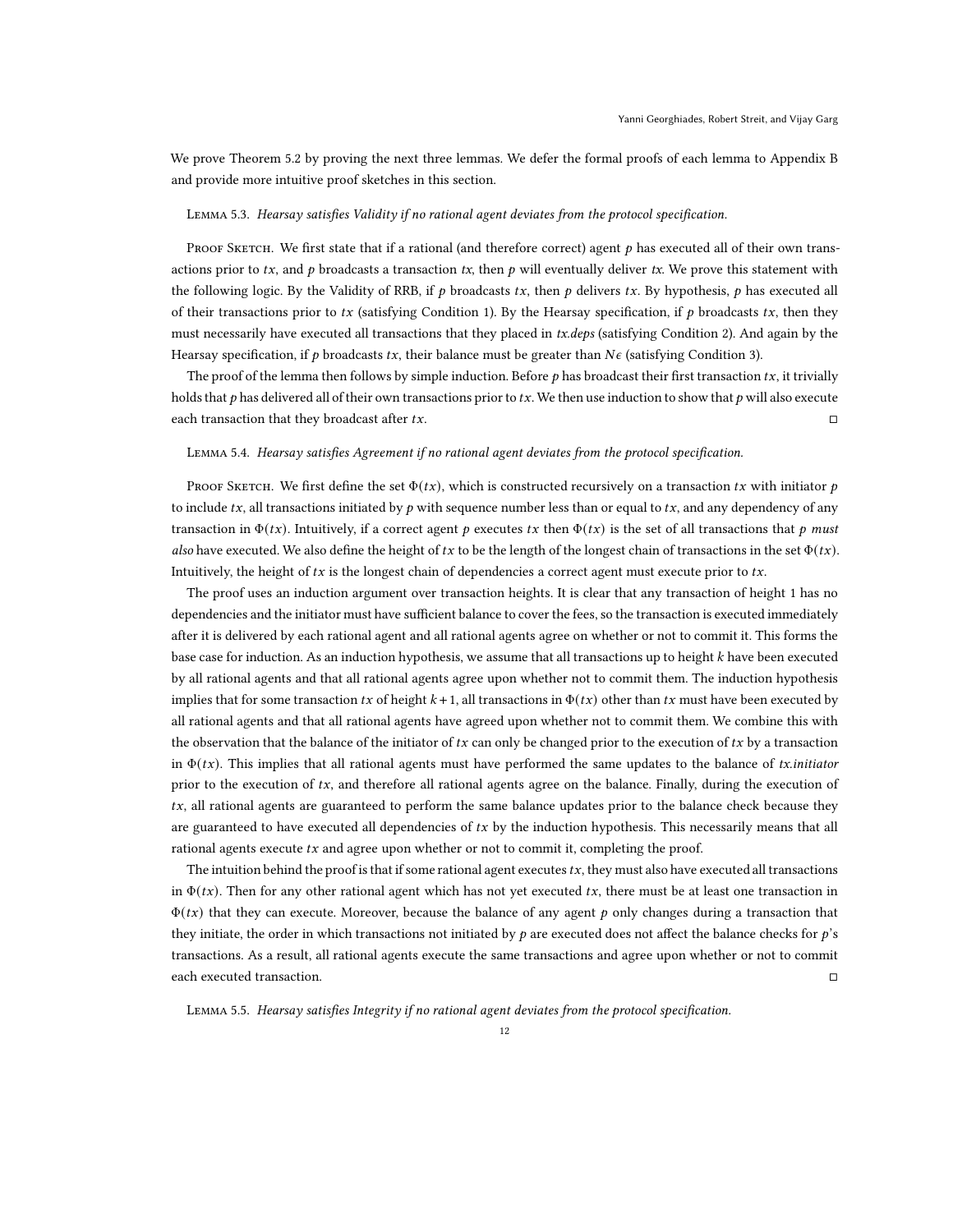Proof Sketch. The proof of this lemma follows almost directly from the Integrity of RRB. If a rational agent  $p$ executes two transactions with the same initiator and sequence number, it must also be true that  $p$  delivered both transactions. However, by the Integrity of RRB,  $p$  will not deliver two different transactions with the same initiator and sequence number.

It is clear that the proofs of Lemmas [5.3,](#page-11-0) [5.4,](#page-11-1) and [5.5](#page-11-2) constitute a proof of Theorem [5.2.](#page-10-1)

#### 5.5 Implications of Theorem [5.2](#page-10-1)

Theorem [5.2](#page-10-1) states that if no rational agent deviates from the protocol, Hearsay satisfies Validity, Agreement, and Integrity. These properties guarantee that Hearsay maintains the necessary functionality for a distributed money transfer system. Specifically, Theorem [5.2](#page-10-1) has the following corollaries.

#### Corollary 5.6. Any transaction broadcast by a rational agent is eventually executed by all rational agents.

This statement follows directly from the combination of Validity and Agreement and guarantees that rational agents are able to spend their money. Without this property, the arguments used in Section [6](#page-12-0) do not hold, as rational agents do not benefit from receiving money that they are unable to spend. However, note that this property need not hold for Byzantine agents which broadcast conflicting transactions with the same sequence number. In this case, it may be that neither transaction is ever executed.

On the other hand, agents should also not be able to spend money that they do not own and double-spends should be impossible. If an agent could reliably spend more money than they had, this too would break down the arguments in Section [6,](#page-12-0) as rational agents have a lower incentive to execute the protocol in order to acquire money.

Corollary 5.7. No agent may spend money they do not have or enter into debt. Moreover, no agent may spend the same money twice.

This corollary follows from Agreement and Integrity. By Agreement, if there is any rational agent which determines that the initiator of a transaction does not have sufficient balance to complete the payment, then no rational agent commits the transaction. If the initiator does not have sufficient balance to cover the transaction fees, then no rational agent even executes the transaction, again ensuring that no agent may enter a negative balance. By Integrity, if no rational agent may execute two transactions from the same initiator with the same sequence number. This implies that each time transaction is executed, the money is deducted from the initiator's balance prior to the execution of their next transaction.

# <span id="page-12-0"></span>6 INCENTIVE ANALYSIS

Because we are interested in systems with a large number of rational agents, we cannot simply prove the Hearsay protocol is correct when at least  $\frac{2}{3}$  of the agents behave correctly. We must instead show that the rational agents achieve the maximum possible reward by following the protocol correctly. If this is the case, then rational agents will see no reason to deviate. In particular, in this section we show that following the Hearsay protocol is a Nash equilibrium amongst the rational agents. This is stated in the following theorem.

Theorem 6.1. No rational agent has any incentive to deviate from Hearsay, assuming the other rational agents are following the protocol.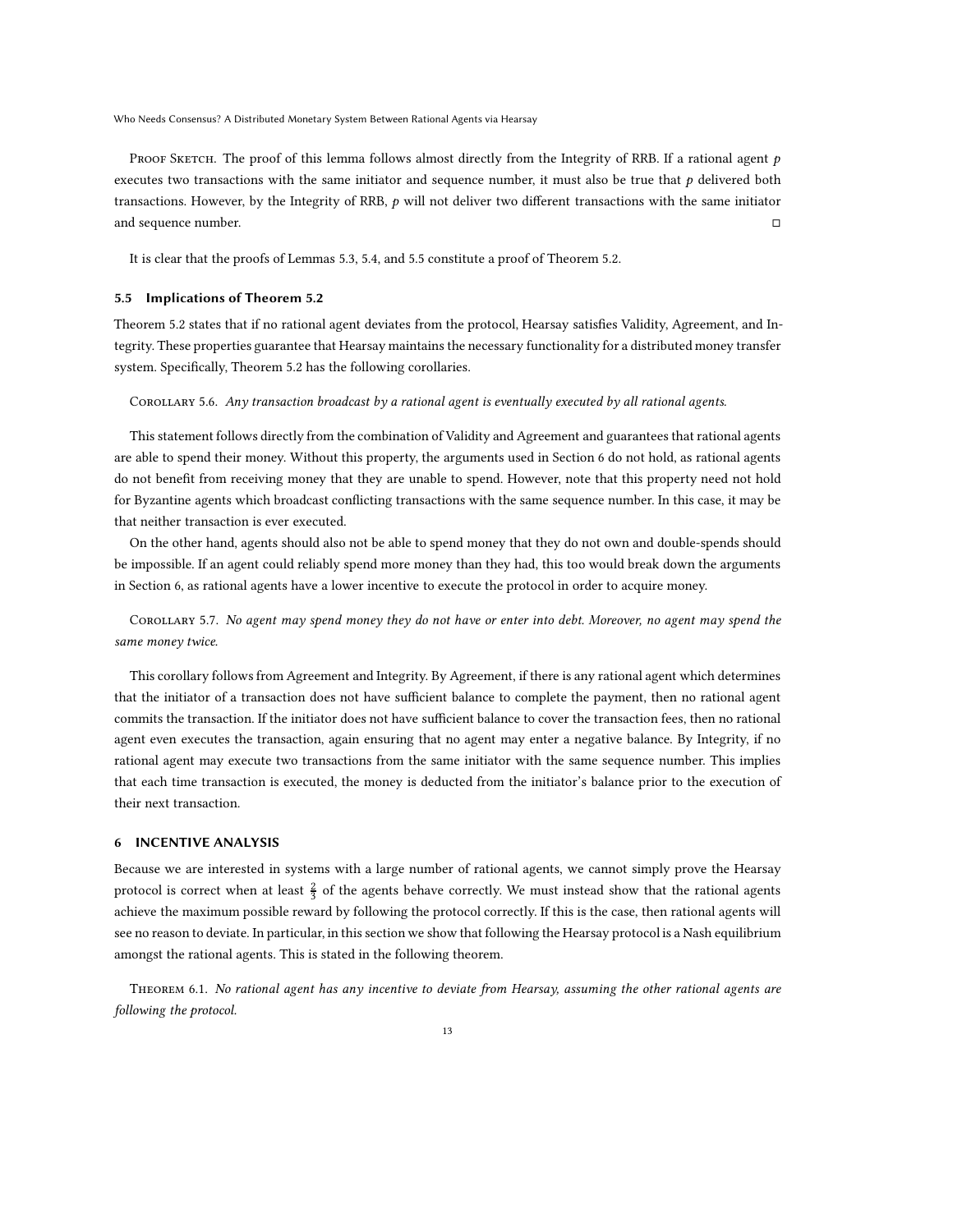We prove this statement through the following two lemmas. The first lemma states that no rational agent has incentive to deviate from the prescribed Pay function, and the second states that no rational agent has incentive to execute transactions incorrectly. The theorem is corollary of these two lemmas. We periodically reference the line numbers of Algorithm [1.](#page-9-0)

LEMMA 6.2. No rational agent has any incentive to deviate from the Pay function in Hearsay, assuming the other rational agents are following the protocol.

Proof. Suppose  $p$  is a rational agent executing the **Pay** function in Algorithm [1,](#page-9-0) as they wish to send a payment to another agent or convert their fees into their balance. Note that  $p$  will initiate this transaction as it is safe to assume  $p$ prefers creating a transaction over not creating it so long as the system chooses a suitable transaction fee. First see that  $p$  will not choose to initiate a transaction if their balance is not sufficient (line [2\)](#page-9-1), and Condition 3 for their transaction is therefore satisfied (line [19\)](#page-9-2). If  $p$  were to do so, the other rational agents would mark the transaction as "bad", thereby not carrying out the transaction yet still collecting the fee from  $p$  anyways (lines [33](#page-9-3)[-41\)](#page-9-4). For the same reason,  $p$  will ensure that they construct their transaction correctly (lines [4-](#page-9-5)[9\)](#page-9-6). In particular, it is clear to see that  $p$  will not use a "bad" transaction in their dependency list due to fee collection and will specify the correct recipient so as to not risk sending funds to the wrong destination. Additionally,  $p$  will maintain the correct sequence number and dependencies to ensure that other rational agents are able execute the transaction according to Conditions 1 and 2 (lines [17](#page-9-7) and [18\)](#page-9-8). Next, it is clear that  $p$  will clear their transaction buffer (line [10\)](#page-9-9), because they'd prefer not to participate in unnecessary communication. And finally  $p$  must participate in a RRB broadcast to communicate their transaction to the other agents, as other rational agents who are assumed to behave correctly will not execute a transaction until it is delivered in RRB. Thus  $p$  will not deviate in the **Pay** function.

Lemma 6.3. No rational agent has any incentive to execute a transaction incorrectly (or not at all) in Hearsay, assuming the other rational agents are following the protocol.

PROOF. Here we examine the effects on  $p$  that result from  $p$  not executing a transaction as specified by the protocol. As the purpose of the Execute function is to reward fees and maintain local knowledge of balances, the following argument details the potential outcomes of deviating in the Execute function and obtaining an incorrect local view of the balances within the system. Note, Theorem [5.2](#page-10-1) and Lemma [5.4](#page-11-1) tell us that the Agreement property is satisfied if no rational agent deviates from Hearsay. This means that if a correct agent executes a transaction, then all correct agents will execute the transaction. Then  $p$  may have a local view that is inconsistent with the other rational agents in the system if  $p$  does not execute the transaction correctly. It is clear that incorrectly executing a transaction in a way that gives extra funds to themselves (i.e. making money appear out of thin air) would not benefit p. Every rational agent maintains their own local view of  $p$ 's balance, so if those extra funds become pivotal to a transaction  $p$  initiates, then each rational agent will penalize  $p$  by deducting fees for the transaction without committing it. Furthermore an agent will always award funds to itself correctly so that it can receive payments or rewards. This tells us two important details:

- An agent cannot gain utility through awarding itself extra funds by any means. Therefore utility can only be gained by abstaining from execution to eradicate computational costs.
- Any incorrect execution (or lack of execution) that is rational would result in  $p$ 's local view of another agent  $q$ being either too high or too low

The second point provides two cases for analysis.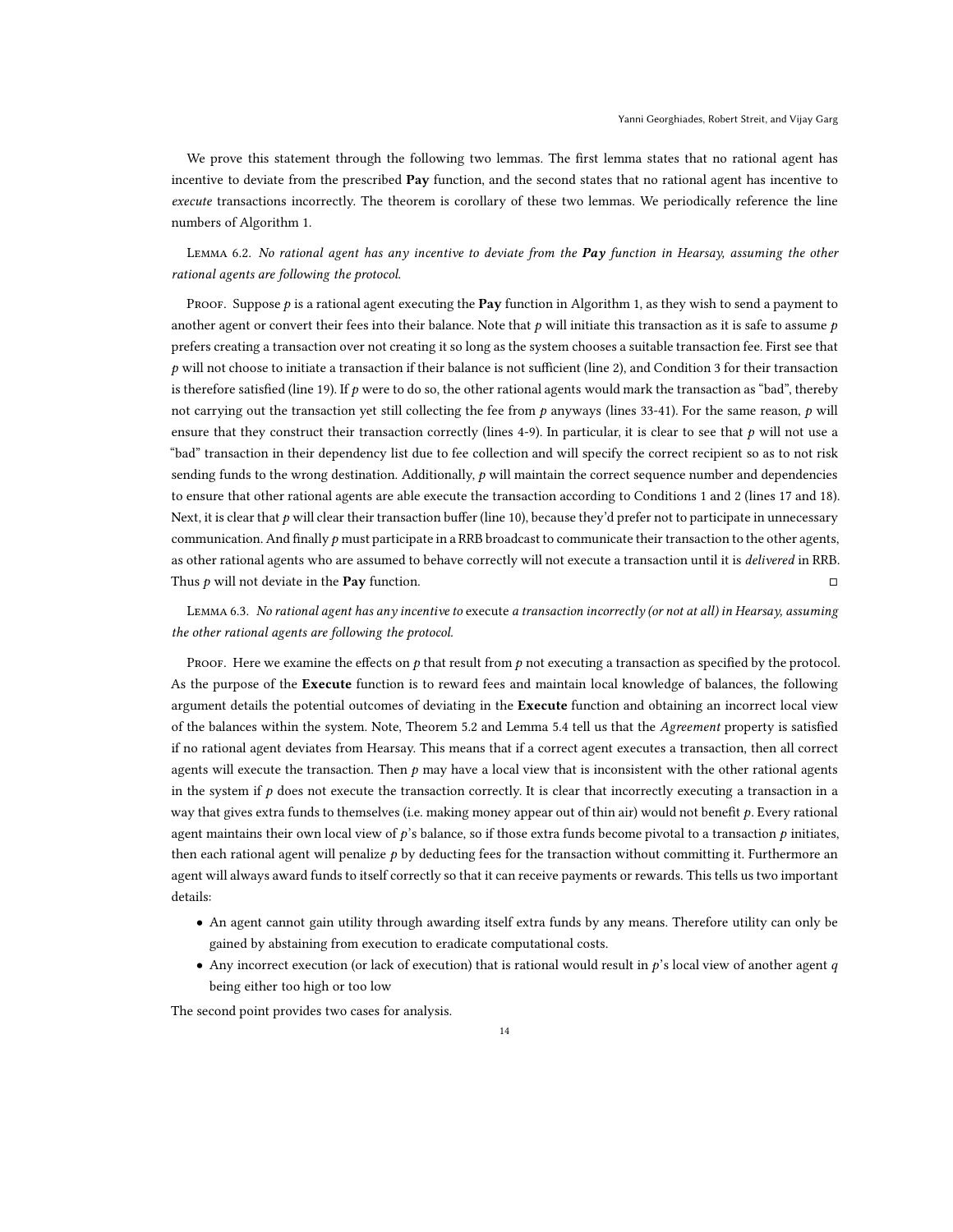Suppose that an agent q pays p in a transaction when p thinks q's balance is too low (because p decided it was worthwhile to avoid executing the dependencies), but the rest of the system is assured it is not. Then in this case,  $p$ will mark q's transaction as "bad" and elect not to commit it. As a result,  $p$  will not have knowledge of funds they have received and lose out on the opportunity to safely spend those funds.

Now assume the case that  $p$ 's local view of the balance of some agent  $q$  is too high. Suppose  $q$  is Byzantine and sends a payment to p that is larger than the balance q actually has but smaller than p believes q has. Then p will accept the payment to obtain more funds while the other rational agents mark this transaction as bad and do not commit it. So, now  $p$  has a local view of their own balance that is higher than that of the rest of the system. This means that the other rational agents will penalize  $p$  by deducting fees without committing  $p'$ 's transaction if these extra funds become pivotal.

Similar to Section [4,](#page-3-1) we can apply the assumption that agents value the benefits of the service and perceive risk of service failure negatively. Then the nature of the above scenarios would prevent rational agents from deviating from the protocol for the benefit of saving on computational resources. Therefore in both cases,  $p$  prefers to execute the transaction correctly.

# <span id="page-14-0"></span>7 DISCUSSION AND FUTURE WORK

In this work we presented Hearsay, a novel distributed monetary system that tolerates both Byzantine and rational behavior and operates without the need for consensus. To accomplish this we proposed a new reliable broadcast primitive called Rational Reliable Broadcast, an incentive-based algorithm solving a classical problem at the intersection of game theory and distributed computation. We hope our work inspires further inquiry, and we discuss some possible future work below.

Externalities and Stronger Game Theoretic Guarantees. In Section [4](#page-3-1) we pointed out that Rational Reliable Broadcast may fail if we consider attacks where rational agents can "ransom" a broadcast channel through external communication channels. Interesting dynamics arise if we allow such externalities. The presence of externalities such as collusion, extra communication, or inter-agent relationships like spite opens the floodgates to complex strategies, so we assumed in this preliminary work that they do not occur. However, detailed investigation of the effects of these phenomena in our algorithms and distributed computation at large could lend interesting results. In particular, providing stronger game theoretic guarantees for our algorithms is a direct extension of our work. For example, our model is very coarsegrained in the sense that any agent exhibiting collusive behavior must be Byzantine. However, a stronger notion of equilibria such as  $k$ -resilient equilibria [\[1](#page-15-16), [18\]](#page-16-9), which states that no group of  $k$  players can be "better off" by deviating, could be used to characterize our algorithm's sensitivity to rational collusive behavior. In this work, we proved that behaving correctly in Hearsay and RRB constitutes a Nash (i.e., 1-resilient) equilibrium. Furthermore, other concepts from economics such as *sequential equilibrium* or *trembling-hand perfect equilibrium*–where agents are allowed to react to observed actions or "tremble" and play erroneous strategies with negligible probability, respectively–may be used to further refine the robustness of distributed algorithms to rational behavior.

Optimizations of the Hearsay Protocol. In the Hearsay protocol specification in Algorithm [1,](#page-9-0) Condition 2 enforces transaction dependencies which create a partial order beyond simply source order on transaction executions. Enforcing dependency ordering is necessary in Hearsay because all agents must be able to agree on whether or not to commit a transaction. This ensures that that an agent attempting to spend more money than it has is suitably punished. However, additional ordering restrictions cause increased transaction settlement times and inevitably result in system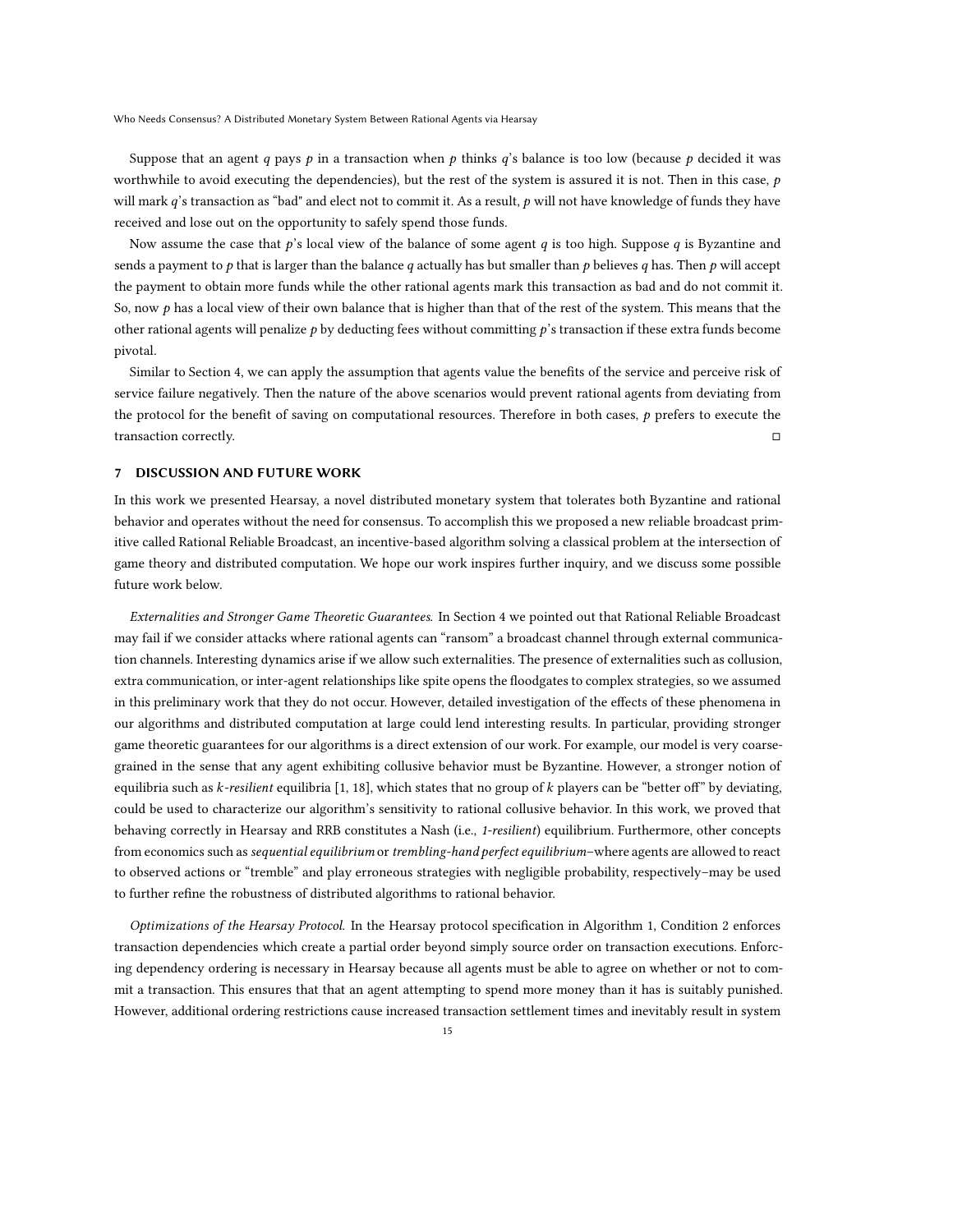slowdowns. A clear optimization possible in Hearsay is to provide an agent initiating a transaction with the option of which dependencies to reference in the transaction. If an agent already has a balance greater than their transaction amount plus fees, there is no compelling reason to reference any dependencies. For simplicity of presentation and analysis we forego this optimization, and we leave it to future work to further characterize the performance tradeoffs of the punishment mechanism used in Hearsay. Additionally, we remark that an optimization of this variety loosely resembles the unspent transaction output (UTXO) model used by Bitcoin [\[23\]](#page-16-0), in which each transaction references a set of transaction outputs which were received but not yet spent rather than an account.

Solving Classical Distributed Computing Problems in Game Theoretic Settings. We design and make use of RRB in a black-box fashion in Hearsay in part because we believe that RRB may be useful in applications outside of money transfer. Distributed peer-to-peer protocols in which the decision-makers in the system are real people rather than computer processes are rapidly growing in popularity. Applying game theoretic notions of rationality and incentive compatibility to classical distributed computing problems is critical to understanding the interactions between rational agents and maintaining fault tolerance when agents are self-serving. Additionally, characterizing the performance impact of the incentive mechanisms used in RRB is an interesting avenue of future work.

#### REFERENCES

- <span id="page-15-16"></span>[1] Ittai Abraham, Lorenzo Alvisi, and Joseph Y Halpern. 2011. Distributed computing meets game theory: combining insights from two fields. Acm Sigact News 42, 2 (2011), 69–76.
- <span id="page-15-14"></span>[2] Ittai Abraham, Danny Dolev, Rica Gonen, and Joe Halpern. 2006. Distributed computing meets game theory: robust mechanisms for rational secret sharing and multiparty computation. In Proceedings of the twenty-fifth annual ACM symposium on Principles of distributed computing. 53–62.
- <span id="page-15-11"></span>[3] Ittai Abraham, Dahlia Malkhi, Kartik Nayak, Ling Ren, and Alexander Spiegelman. 2016. Solida: A blockchain protocol based on reconfigurable byzantine consensus. arXiv preprint arXiv:1612.02916 (2016).
- <span id="page-15-6"></span>[4] Amitanand S Aiyer, Lorenzo Alvisi, Allen Clement, Mike Dahlin, Jean-Philippe Martin, and Carl Porth. 2005. BAR fault tolerance for cooperative services. In Proceedings of the twentieth ACM symposium on Operating systems principles. 45–58.
- <span id="page-15-0"></span>[5] Alex Auvolat, Davide Frey, Michel Raynal, and François Taïani. 2020. Money Transfer Made Simple. arXiv preprint arXiv:2006.12276 (2020).
- <span id="page-15-12"></span>[6] Bruno Biais, Christophe Bisiere, Matthieu Bouvard, and Catherine Casamatta. 2019. The blockchain folk theorem. The Review of Financial Studies 32, 5 (2019), 1662–1715.
- <span id="page-15-3"></span>[7] Gabriel Bracha. 1987. Asynchronous Byzantine agreement protocols. Information and Computation 75, 2 (1987), 130–143.
- <span id="page-15-8"></span>[8] Miles Carlsten, Harry Kalodner, S. Matthew Weinberg, and Arvind Narayanan. 2016. On the Instability of Bitcoin Without the Block Reward. In Proceedings of the 2016 ACM SIGSAC Conference on Computer and Communications Security (Vienna, Austria) (CCS '16). Association for Computing Machinery, New York, NY, USA, 154–167.<https://doi.org/10.1145/2976749.2978408>
- <span id="page-15-10"></span>[9] Miguel Castro, Barbara Liskov, et al. 1999. Practical byzantine fault tolerance. In OSDI, Vol. 99. 173–186.
- <span id="page-15-1"></span>[10] Daniel Collins, Rachid Guerraoui, Jovan Komatovic, Petr Kuznetsov, Matteo Monti, Matej Pavlovic, Yvonne-Anne Pignolet, Dragos-Adrian Seredinschi, Andrei Tonkikh, and Athanasios Xygkis. 2020. Online payments by merely broadcasting messages. In 2020 50th Annual IEEE/IFIP International Conference on Dependable Systems and Networks (DSN). IEEE, 26–38.
- <span id="page-15-5"></span>[11] Cynthia Dwork and Moni Naor. 1992. Pricing via processing or combatting junk mail. In Annual international cryptology conference. Springer, 139–147.
- <span id="page-15-7"></span>[12] Ittay Eyal, Adem Efe Gencer, Emin Gün Sirer, and Robbert Van Renesse. 2016. Bitcoin-ng: A scalable blockchain protocol. In 13th {USENIX} symposium on networked systems design and implementation ({NSDI} 16). 45–59.
- <span id="page-15-9"></span>[13] Ittay Eyal and Emin Gün Sirer. 2014. Majority is not enough: Bitcoin mining is vulnerable. In International conference on financial cryptography and data security. Springer, 436–454.
- <span id="page-15-4"></span>[14] Michael J Fischer, Nancy A Lynch, and Michael S Paterson. 1985. Impossibility of distributed consensus with one faulty process. Journal of the ACM (JACM) 32, 2 (1985), 374–382.
- <span id="page-15-2"></span>[15] Rachid Guerraoui, Petr Kuznetsov, Matteo Monti, Matej Pavlovič, and Dragos-Adrian Seredinschi. 2019. The consensus number of a cryptocurrency. In Proceedings of the 2019 ACM Symposium on Principles of Distributed Computing. 307–316.
- <span id="page-15-15"></span>[16] Vassos Hadzilacos and Sam Toueg. 1994. A Modular Approach to Fault-Tolerant Broadcasts and Related Problems. Technical Report. USA.
- <span id="page-15-13"></span>[17] Joseph Halpern and Vanessa Teague. 2004. Rational secret sharing and multiparty computation. In Proceedings of the thirty-sixth annual ACM symposium on Theory of computing. 623–632.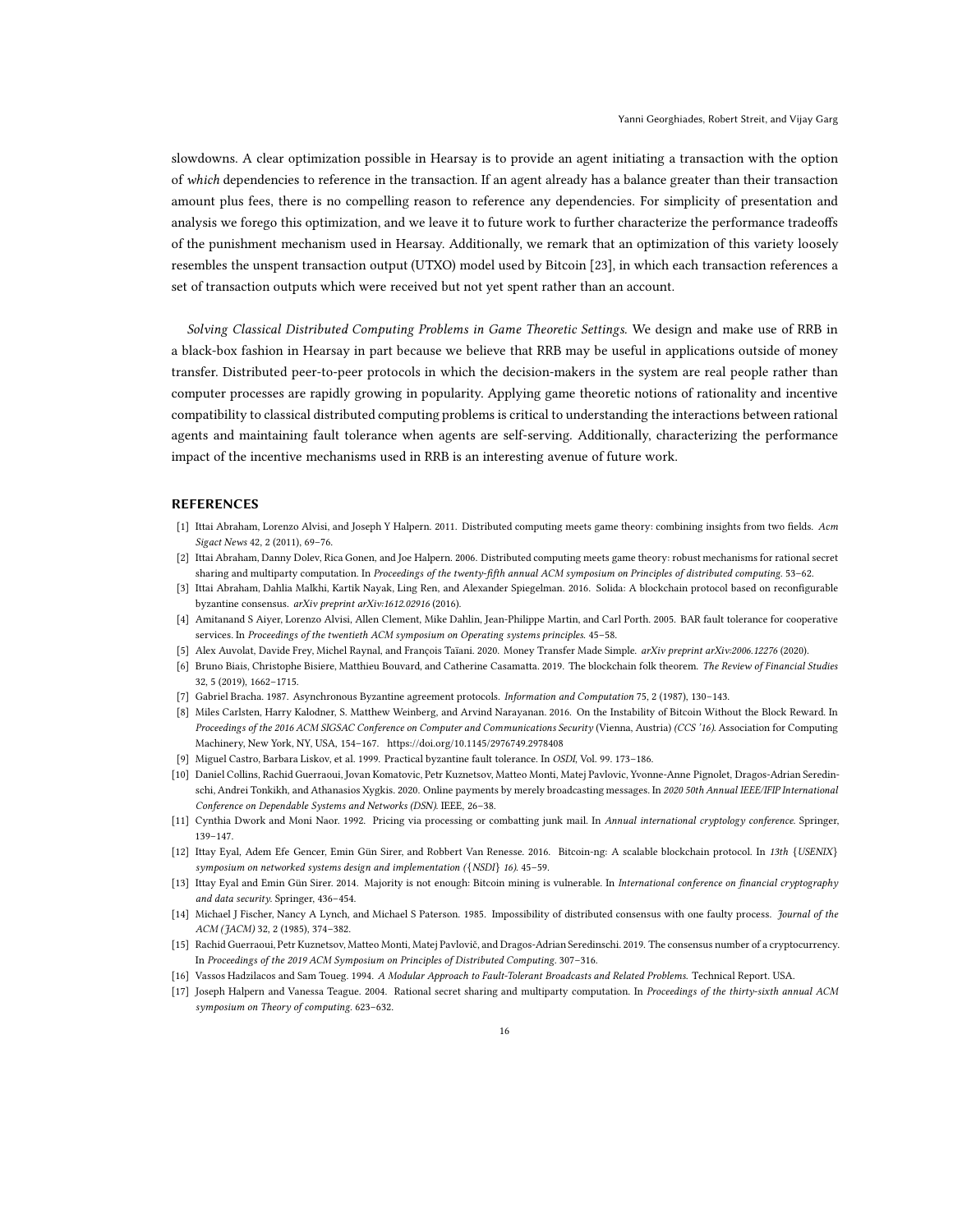- <span id="page-16-9"></span>[18] Joseph Y Halpern. 2008. Beyond nash equilibrium: Solution concepts for the 21st century. In Proceedings of the twenty-seventh ACM symposium on Principles of distributed computing. 1–10.
- <span id="page-16-1"></span>[19] Maurice Herlihy. 1991. Wait-free synchronization. ACM Transactions on Programming Languages and Systems (TOPLAS) 13, 1 (1991), 124–149.
- <span id="page-16-8"></span>[20] Yoad Lewenberg, Yoram Bachrach, Yonatan Sompolinsky, Aviv Zohar, and Jeffrey S. Rosenschein. 2015. Bitcoin Mining Pools: A Cooperative Game Theoretic Analysis. In Proceedings of the 2015 International Conference on Autonomous Agents and Multiagent Systems (Istanbul, Turkey) (AAMAS '15). International Foundation for Autonomous Agents and Multiagent Systems, Richland, SC, 919–927.
- <span id="page-16-4"></span>[21] Yoad Lewenberg, Yonatan Sompolinsky, and Aviv Zohar. 2015. Inclusive block chain protocols. In International Conference on Financial Cryptography and Data Security. Springer, 528–547.
- <span id="page-16-2"></span>[22] Dahlia Malkhi and Michael Reiter. 1997. A high-throughput secure reliable multicast protocol. Journal of Computer Security 5, 2 (1997), 113–127.
- <span id="page-16-0"></span>[23] Satoshi Nakamoto. 2008. Bitcoin: A peer-to-peer electronic cash system. Technical Report.
- <span id="page-16-6"></span>[24] Rafael Pass, Lior Seeman, and Abhi Shelat. 2016. Analysis of the blockchain protocol in asynchronous networks. In Lecture Notes in Computer Science (including subseries Lecture Notes in Artificial Intelligence and Lecture Notes in Bioinformatics), Vol. 10211 LNCS. 643–673. [https://doi.org/10.1007/978-3-319-56614-6\\_22](https://doi.org/10.1007/978-3-319-56614-6_22)
- <span id="page-16-7"></span>[25] Rafael Pass and Elaine Shi. 2017. Hybrid consensus: Efficient consensus in the permissionless model. In 31st International Symposium on Distributed Computing (DISC 2017). Schloss Dagstuhl-Leibniz-Zentrum fuer Informatik.
- <span id="page-16-3"></span>[26] Jakub Sliwinski and Roger Wattenhofer. 2019. ABC: Proof-of-Stake without Consensus. arXiv preprint arXiv:1909.10926 (2019).
- <span id="page-16-5"></span>[27] Yonatan Sompolinsky and Aviv Zohar. 2015. Secure high-rate transaction processing in bitcoin. In International Conference on Financial Cryptography and Data Security. Springer, 507–527.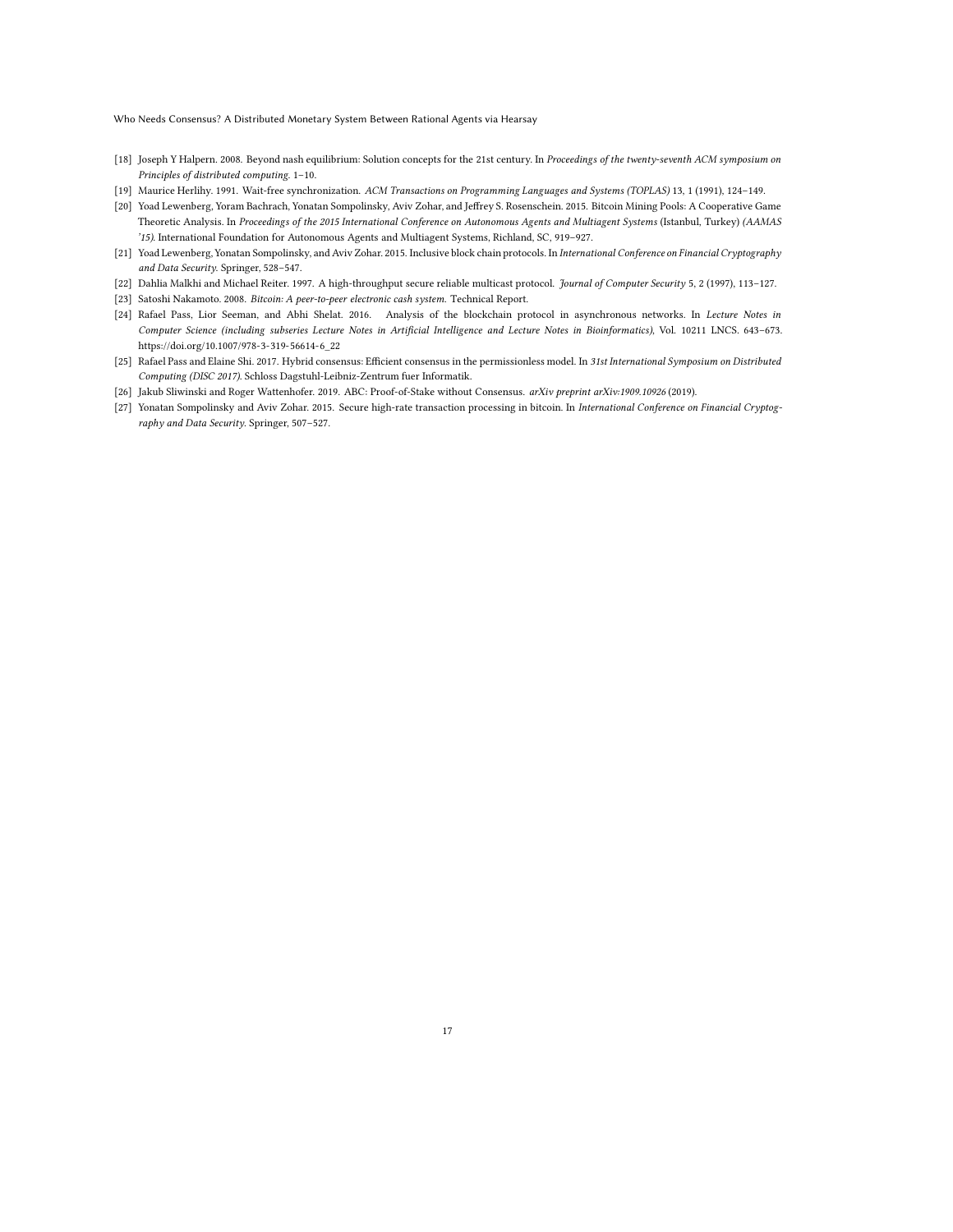### <span id="page-17-1"></span>A RATIONAL RELIABLE BROADCAST ALGORITHM

### Algorithm 2: Rational Reliable Broadcast

<span id="page-17-4"></span><span id="page-17-3"></span><span id="page-17-2"></span><span id="page-17-0"></span>Local variables  $:N::$  the number of agents in the system  $i \in \{1, \ldots, N\}$  :: my agent number<br> $s = 1$  :: RRB instance's sequence number  $\vec{l}_e,\vec{l}_r=0^N$  :: echo and ready last sequence received vector  $\{Q_{e\;in}^i\}_{i=1}^N:$  N lists of (sequence number, incoming *echo* message) tuples ordered by sequence number  $\{Q_{r\,in}^i\}_{i=1}^N:$  N lists of (sequence number, incoming *ready* message) tuples ordered by sequence number  $\{Q_{out}^i\}_{i=1}^N:$  N lists of (sequence number, outgoing message) tuples ordered by sequence number 1 func Broadcast(msg) : 2 Send tuple (*initial, msg, s*) to all agents 3 4 func FlushInQueues(): 5 for  $1 \le i \le N$  do 6 (seq, msg)  $\leftarrow$  peak( $Q_{e\,in}^i$ ) 7 while  $\vec{l}_e^i \ge \textit{seq} - 1$  do 8 if  $\vec{l}_e^i = seq - 1$  then  $\vec{l}_e^i \leftarrow seq$  $\text{pop}(Q^i_{e\;in})$  until sequence number is greater than  $\vec{l}^i_e$  (so that duplicate messages for the same sequence number are ignored) 10  $(seq, msg) \leftarrow peak(Q_{e\ in}^i)$ 11 12  $(\text{seq}, \text{msg}) \leftarrow \text{peak}(Q_{r\text{ in}}^i)$ 13 while  $\vec{l}'_r = \text{seq} - 1$  do 14 if  $\vec{l}_r^i = \text{seq} - 1$  then  $\vec{l}_r^i \leftarrow \text{seq}$ 15 pop $(Q_{r\,in}^i)$  until sequence number is greater than  $\vec{l}_r^i$  (so that duplicate messages for the same sequence number are ignored) 16  $(seq, msg) \leftarrow peak(Q_{r in}^i)$ 17 18 func FlushOutQueue(): 19 for  $1 \leq i \leq N$  do 20  $(\text{seq}, \text{msg}) \leftarrow \text{peak}(Q_{out}^i)$ 21 while  $\min\{\vec{l}_e^i, \vec{l}_r^i\} \nless \text{seq do}$  $22$  send msg to  $p_i$ 23 pop $(Q_{out}^i)$ 24 (seq, msg)  $\leftarrow$  peak( $Q_{out}^i$ ) 25 26 func Deliver $(msg, s')$ : 27 if  $s \leq s'$  then  $s \leftarrow s' + 1$ 28 if A message has not been delivered for sequence s then deliver msg 29 30 on Receive(*initial, msg, s'*) from  $p_j$ : 31 if echo message for sequence  $s'$  not already queued then  $\text{push}(Q_{out}^j,(s',(echo, msg, s')))$  and  $\text{FlushOutQueue}()$ 32 33 on Receive ( $l \in \{echo, ready\}, msg, s')$  from  $pj$ : 34 if  $l =$  echo then  $\text{push}(Q_{e\,in}^j, (s',\text{msg}))$ 35 else $\text{push}(Q_{r\,in}^j,(s',\mathit{msg}))$ 36 37 FlushInQueues() 38 if  $\left| \left\{ i \in [N] : \vec{l}_{\mathcal{C}}^i \geq s' \right\} \right| \geq (n+t)/2 \text{ or } \left| \left\{ i \in [N] : \vec{l}_{\mathcal{C}}^i \geq s' \right\} \right| \geq (t+1) \text{ then}$ 39 if echo message for sequence s' not already queued then  $\text{push}(Q_{out}^j, (s', (echo, msg, s')))$ 40 41 if ready message for sequence  $s'$  not already queued then  $\text{push}(\mathcal{Q}^j_{out'}(s',(ready, msg, s')))$ 42 43 if  $\left| \left\{ i\in [N]: \vec{l}_r^i \geq s' \right\} \right| \geq (2t+1)$  then Deliver $(msg, s')$ 44 45 FlushOutQueue()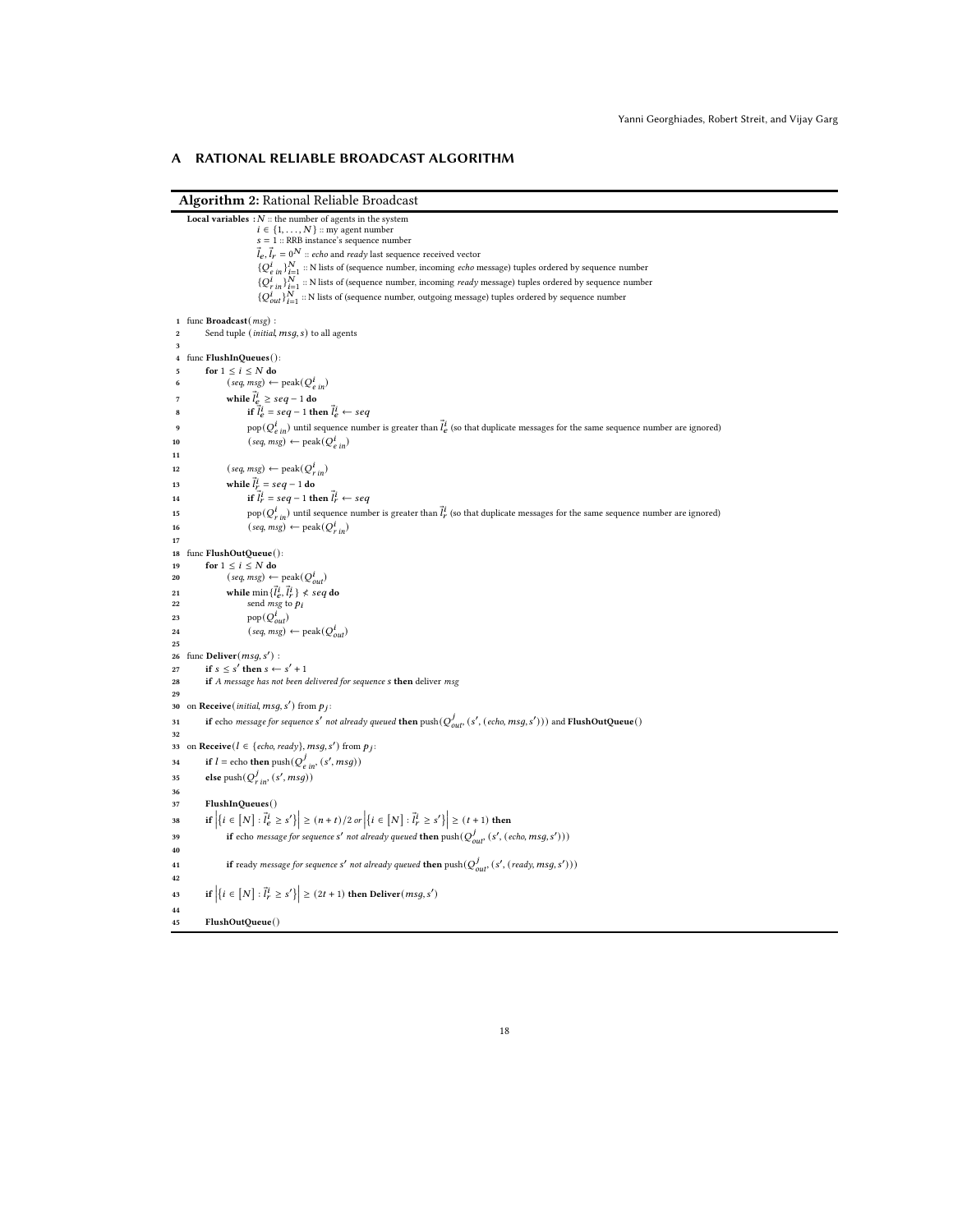# <span id="page-18-0"></span>B DEFERRED PROOFS

Lemma B.1. Hearsay satisfies Validity if no rational agent deviates from the protocol specification.

Proof. In this proof, all line numbers refer to lines in the Hearsay Algorithm. Additionally, we use the notation  $p.S[q]$  to designate the local variable held by agent  $p$  which stores the current sequence number of agent  $q$ .

Let  $R$  be the set of rational agents and  $C$  be the set of past-correct agents. Let  $p$  be an arbitrary agent, then the formal theorem statement is:

$$
(\mathcal{R} \subseteq C \land \forall p \in \mathcal{R}, p \text{ broadcasts } tx) \rightarrow p \text{ executes } tx \tag{4}
$$

To prove this, we first prove the following statement for any agent  $p$  which broadcasts a transaction tx.

<span id="page-18-1"></span>
$$
(\mathcal{R} \subseteq C \land \forall p \in \mathcal{R}, (p \text{ broadcasts } tx \land tx \text{ .} \text{ } s \text{ .} \text{ } \text{ } p \text{ .} \text{ } s \text{ } \land \text{ } p \text{ .} \text{ } s \text{ } \text{ } p \text{ .} \text{ } s \text{ } - 1)) \rightarrow p \text{ executes } tx \tag{5}
$$

In the following logic, note that although nearly every logical implication depends it, we omit copying the predicate  $\mathcal{R} \subseteq \mathcal{C}$  on each line for the sake of readability.

$$
\mathcal{R} \subseteq C \land \forall p \in \mathcal{R}, (p \text{ broadcasts } tx \land tx \text{ .seq = s} \land p.S[p] = s - 1)
$$
 (hypothesis)  
\n
$$
\implies \forall p \in \mathcal{R}, (p \text{ delivers } tx \land tx \text{ .seq = s} \land p.S[p] = s - 1)
$$
 (RRB validity)  
\n
$$
\implies \forall p \in \mathcal{R}, (p \text{ delivers } tx \land (\forall t \in tx \text{ .steps} \cup tx \text{ .free}, p \text{ executes } t) \land tx \text{ .seq = s} \land p.S[p] = s - 1)
$$
 (lines 9, 10, 41, 47)  
\n
$$
\implies \forall p \in \mathcal{R}, (p \text{ delivers } tx \land (\forall t \in tx \text{ .deps} \cup tx \text{ .free}, p \text{ executes } t)
$$
  
\n
$$
\land tx \text{ .seq = s} \land p.S[p] = s - 1 \land p.B[p] \ge N\epsilon)
$$
 (line 2)  
\n
$$
\implies p \text{ executes } tx
$$
 (lines 15, 17, 18, 19)

Then let  $tx_1, \ldots, tx_k$  be the set of all transactions broadcast by  $p$ , in order of increasing sequence number. By lines [9](#page-9-6) and [11,](#page-9-12) it is clear that  $tx_k \text{.} \text{seq} = k$ . The inductive argument is then clear.

Next we prove the base case of the induction argument.

$$
\mathcal{R} \subseteq C \land p \in \mathcal{R} \land p \text{ broadcasts } tx \land tx \text{.} \text{seq} = 1 \rightarrow p \text{ executes } tx \tag{6}
$$

| $\mathcal{R} \subseteq C \land p \in \mathcal{R} \land p$ broadcasts $tx \land tx \leq q = 1$      | (induction hypothesis) |
|----------------------------------------------------------------------------------------------------|------------------------|
| $\implies p \in \mathcal{R} \wedge p$ broadcasts $tx \wedge tx \leq a = 1 \wedge p \cdot S[p] = 0$ | (initial condition)    |
| $\implies p$ executes tx                                                                           | (Equation 5)           |

Next, we assume that the following holds for all transaction sequence numbers  $tx \text{.}seq \leq k$ .

<span id="page-18-2"></span>R ⊆ C ∧ 𝑝 ∈ R ∧ 𝑝 broadcasts 𝑡𝑥 ∧ tx.seq ≤ 𝑘 → 𝑝 executes 𝑡𝑥 (7)

And then we prove that the following holds for  $tx \text{.} seq = k + 1$ .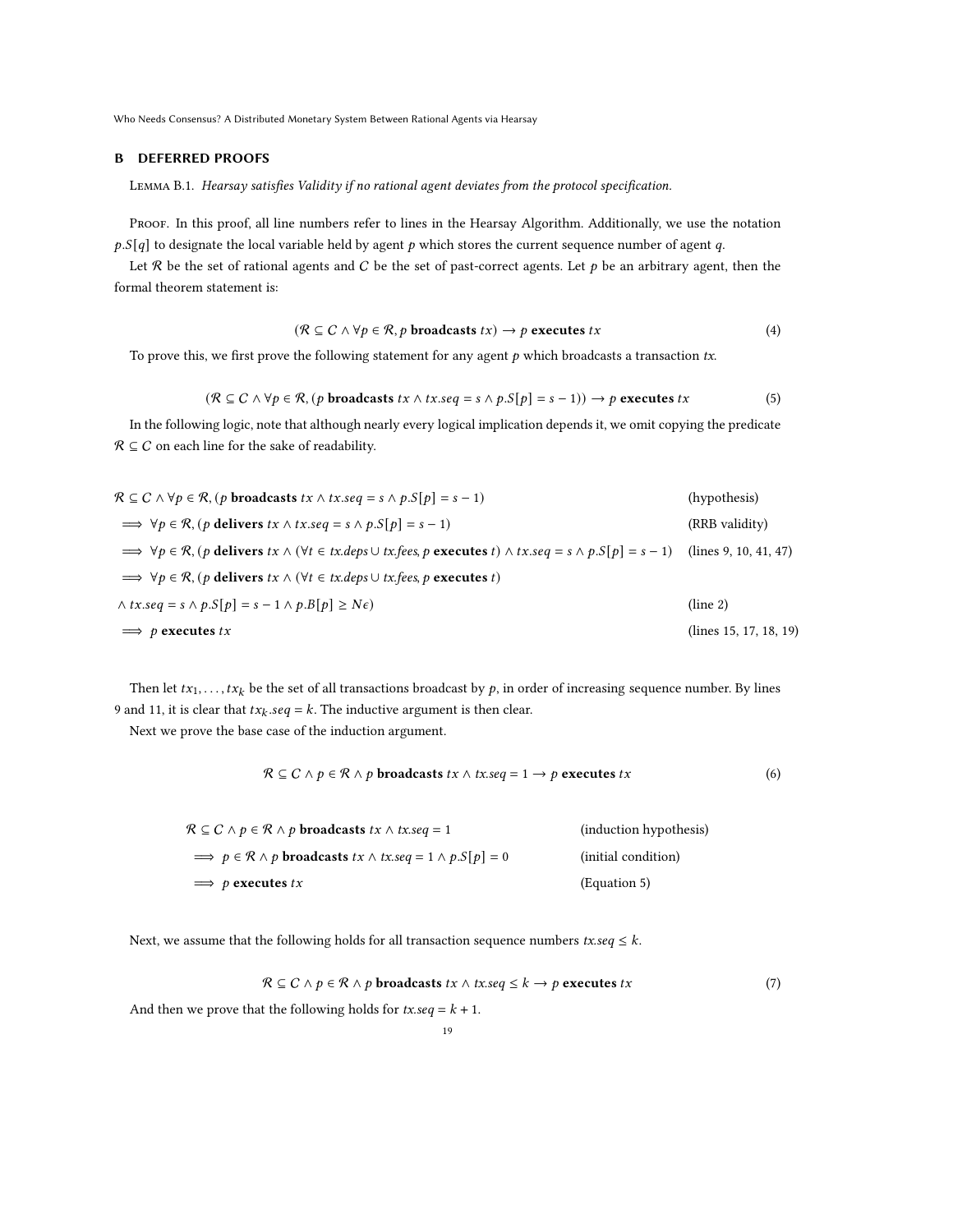$$
\mathcal{R} \subseteq C \land p \in \mathcal{R} \land p \text{ broadcasts } tx \land tx \text{.} \text{seq} = k + 1 \rightarrow p \text{ executes } tx \tag{8}
$$

| $\mathcal{R} \subseteq C \land p \in \mathcal{R} \land p$ broadcasts $tx \land tx \text{.} seq = k + 1$ | (hypothesis) |
|---------------------------------------------------------------------------------------------------------|--------------|
| $\implies p \in \mathcal{R} \wedge p$ broadcasts $tx \wedge tx \leq q = k + 1 \wedge p \cdot S[p] = k$  | (Equation 7) |
| $\implies p$ executes tx                                                                                | (Equation 5) |

 $\Box$ 

Lemma B.2. Hearsay satisfies Agreement if no rational agent deviates from the protocol specification.

PROOF. The formal statement is

$$
(\mathcal{R} \subseteq C \land \exists p \in \mathcal{R} : p \text{ executes } tx) \rightarrow (\forall q \in \mathcal{R}, q \text{ executes } tx \land (p \text{ commits } tx \rightarrow q \text{ commits } tx))
$$
 (9)

For simplicity of notation and understanding, the predicates and implications used in this proof need not hold at all points in time, as the network is asynchronous and events are only partially ordered. Instead, the logical implicationsin this proof must eventually hold. For example, if all agents except for one have executed a transaction, it may be the case that the final agent has not yet executed the transaction but is guaranteed to do so in the future. Additionally, when equality is stated between local variables from two different agents, it means only that at the moment the variables are accessed by each agent in the context of the surrounding logic, they are guaranteed to contain the same value. Also note that although nearly every logical implication depends it, we omit copying the predicate  $\mathcal{R} \subseteq C$  on each line for the sake of readability.

We define the following sets and quantities to be used in the proof below.

Let  $p$  be some rational agent which executes a transaction  $tx$ . Assume that the total number of transactions initiated is finite. Let  $\Phi(tx)$  be a set of transactions defined recursively as follows:

$$
t \in \Phi(tx) \iff (t = tx) \lor (\exists v \in \Phi(tx) : (t \in v \land \text{deg}s) \lor (t \in v \land \text{deg}s) \lor (t \text{.initiator} = v \text{.initiator} \land t \text{.seq} \le v \text{.seq})
$$
 (10)

In other words,  $\Phi(tx)$  is the set of all transactions that a correct agent must execute prior to executing tx. It is clear that for any  $tx$ ,

$$
\forall t \in \Phi(tx) \setminus tx, \Phi(t) \subsetneq \Phi(tx) \tag{11}
$$

Additionally, let  $h(tx) \in \mathbb{N}$  be the *height* of  $tx$ , where height is defined as

$$
h(tx) = \begin{cases} 1 & \text{if } \Phi(tx) = \{tx\} \\ 1 + \max_{t \in \Phi(tx) \setminus tx} h(t), & \text{otherwise.} \end{cases}
$$
(12)

Intuitively, the height of  $tx$  is the length of the longest chain of transaction which a correct agent must execute prior to  $tx$ .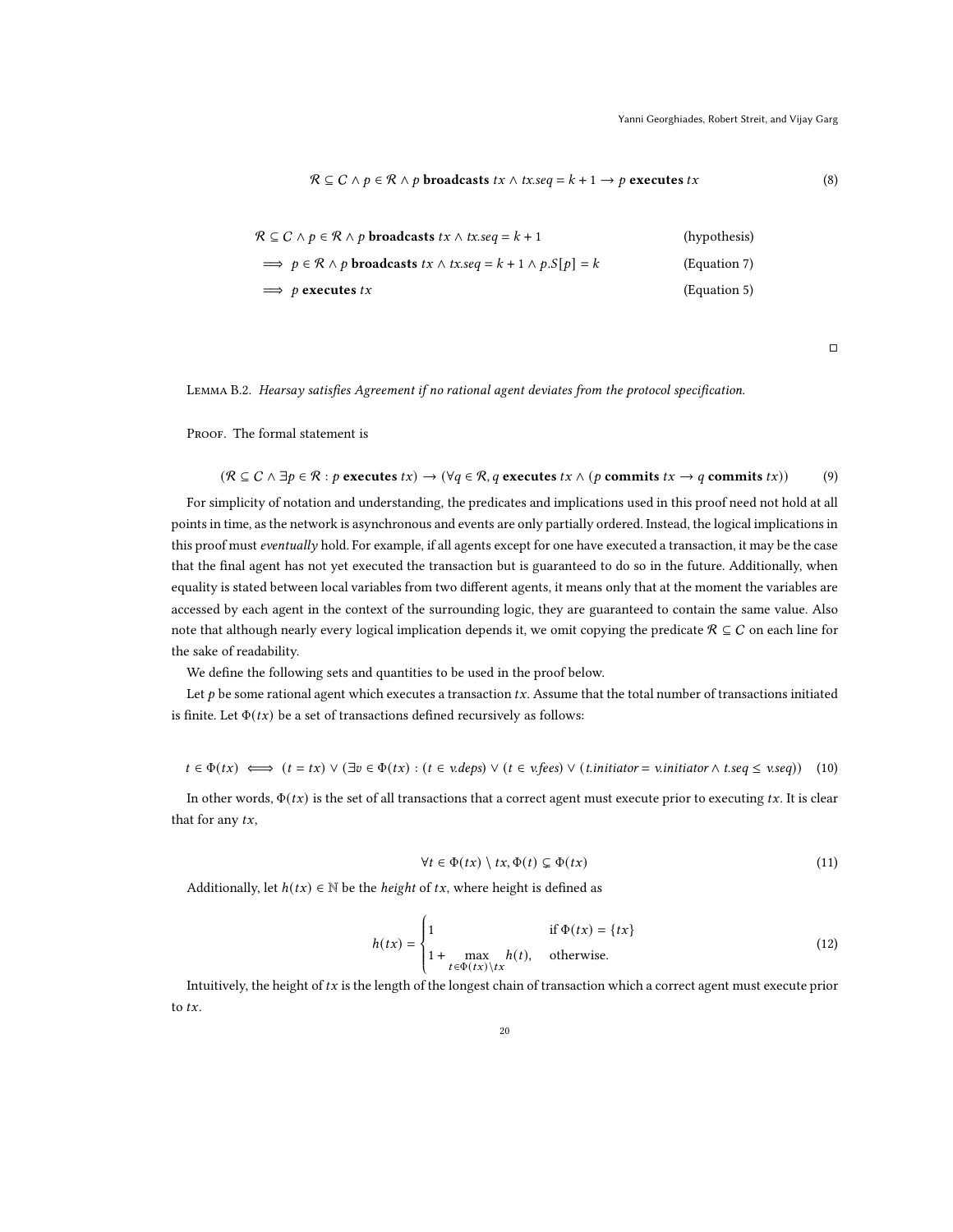Let  $p.\Delta(tx)\in\mathbb{R}^N$  be the change in agent  $p$ 's local view of the balances of each other agent which is caused by  $p$ executing  $tx$ . It is clear from the Pay function that a correct agent  $p$  will only modify the balance of  $tx.initiator$  for any transaction  $tx$  that  $p$  executes. More specifically,

<span id="page-20-0"></span>
$$
\forall j: (j \neq tx.initiator), p.\Delta(tx)[j] = 0 \tag{13}
$$

We use the following helper statement.

<span id="page-20-1"></span> $\mathcal{R} \subseteq C \land ((\exists p \in \mathcal{R}, \forall q \in \mathcal{R}, \forall t \in \Phi(tx) \setminus tx, (p \text{ executes } tx) \land (q \text{ executes } t) \land (p \text{ commits } t \rightarrow q \text{ commits } t))$  $\rightarrow$  (q executes  $tx \wedge (p$  commits  $tx \rightarrow q$  commits  $tx$ )))

(14)

This helper statement states that if some rational agent  $p$  executes  $tx$ , all rational agents execute all dependencies of  $tx$ , and all rational agents agree on whether or not to commit each dependency of  $tx$ , then all rational agents execute  $tx$  and agree on whether or not to commit  $tx$ . We prove the helper statement with the following logic.

| $\mathcal{R} \subseteq C \wedge (\exists p \in \mathcal{R}, \forall q \in \mathcal{R}, \forall t \in \Phi(tx) \setminus tx, (p \text{ executes } tx) \wedge (q \text{ executes } t) \wedge (p \text{ commits } t \rightarrow q \text{ commits } t))$ | (hypothesis)                  |
|------------------------------------------------------------------------------------------------------------------------------------------------------------------------------------------------------------------------------------------------------|-------------------------------|
| $\Rightarrow \exists p \in \mathcal{R}, \forall q \in \mathcal{R}, \forall t \in \Phi(tx) \setminus tx$ , (p delivers tx) $\wedge (q$ executes t) $\wedge (p$ commits $t \rightarrow q$ commits t)                                                   | (line 15)                     |
| $\Rightarrow \exists p \in \mathcal{R}, \forall q \in \mathcal{R}, \forall t \in \Phi(tx) \setminus tx, (q \text{ delivers } tx) \land (q \text{ executes } t) \land (p \text{ commits } t \rightarrow q \text{ commits } t)$                        | (RRB Agreement)               |
| $\Rightarrow \exists p \in \mathcal{R}, \forall q \in \mathcal{R}, \forall t \in \Phi(tx) \setminus tx$ , ( <i>q</i> delivers tx) $\wedge$ ( <i>q</i> executes t) $\wedge$ ( <i>p</i> commits $t \rightarrow q$ commits t)                           | (lines 25, 30, 39, 46;        |
| $\wedge$ $(p.\Delta(t) = q.\Delta(t))$                                                                                                                                                                                                               | Equation 13)                  |
| $\Rightarrow \exists p \in \mathcal{R}, \forall q \in \mathcal{R}, \forall t \in \Phi(tx) \setminus tx, (q \text{ delivers } tx) \land (q \text{ executes } t) \land (p \text{ commits } t \rightarrow q \text{ commits } t)$                        |                               |
| $\wedge$ (p.B[tx.initiator] = q.B[tx.initiator])                                                                                                                                                                                                     | (definition of $\Delta(tx)$ ) |
| $\Rightarrow$ q executes tx $\land$ (p commits tx $\rightarrow$ q commits tx)                                                                                                                                                                        | (lines 17, 18, 19, 23-34)     |
|                                                                                                                                                                                                                                                      |                               |

Next we state the base case of our induction argument.

 $(R \subseteq C \land \exists p \in R : p \text{ executes } tx \land h(tx) = 1) \rightarrow (\forall q \in R, q \text{ executes } tx \land (p \text{ commits } tx \rightarrow q \text{ commits } tx))$  (15)

The proof of the base case uses the following logic.

| $\mathcal{R} \subseteq C \land \exists p \in \mathcal{R} : p$ executes $tx \land h(tx) = 1$                  | (hypothesis)             |
|--------------------------------------------------------------------------------------------------------------|--------------------------|
| $\Rightarrow \exists p \in \mathcal{R} : p \text{ executes } tx \wedge (\Phi(tx) \setminus tx = \emptyset)$  | (Definition of $h(tx)$ ) |
| $\Rightarrow \forall q \in \mathcal{R}, q$ executes $tx \wedge (p$ commits $tx \rightarrow q$ commits $tx$ ) | (Equation 14)            |

To complete the argument, we assume that the following statement holds for all  $tx$  and for any  $h(tx) \leq k$ :

<span id="page-20-2"></span> $(R \subseteq C \land \exists p \in R : p \text{ executes } tx \land h(tx) \leq k) \rightarrow (\forall q \in R, q \text{ executes } tx \land (p \text{ commits } tx \rightarrow q \text{ commits } tx))$  (16) And then we perform induction over  $h(tx)$ :